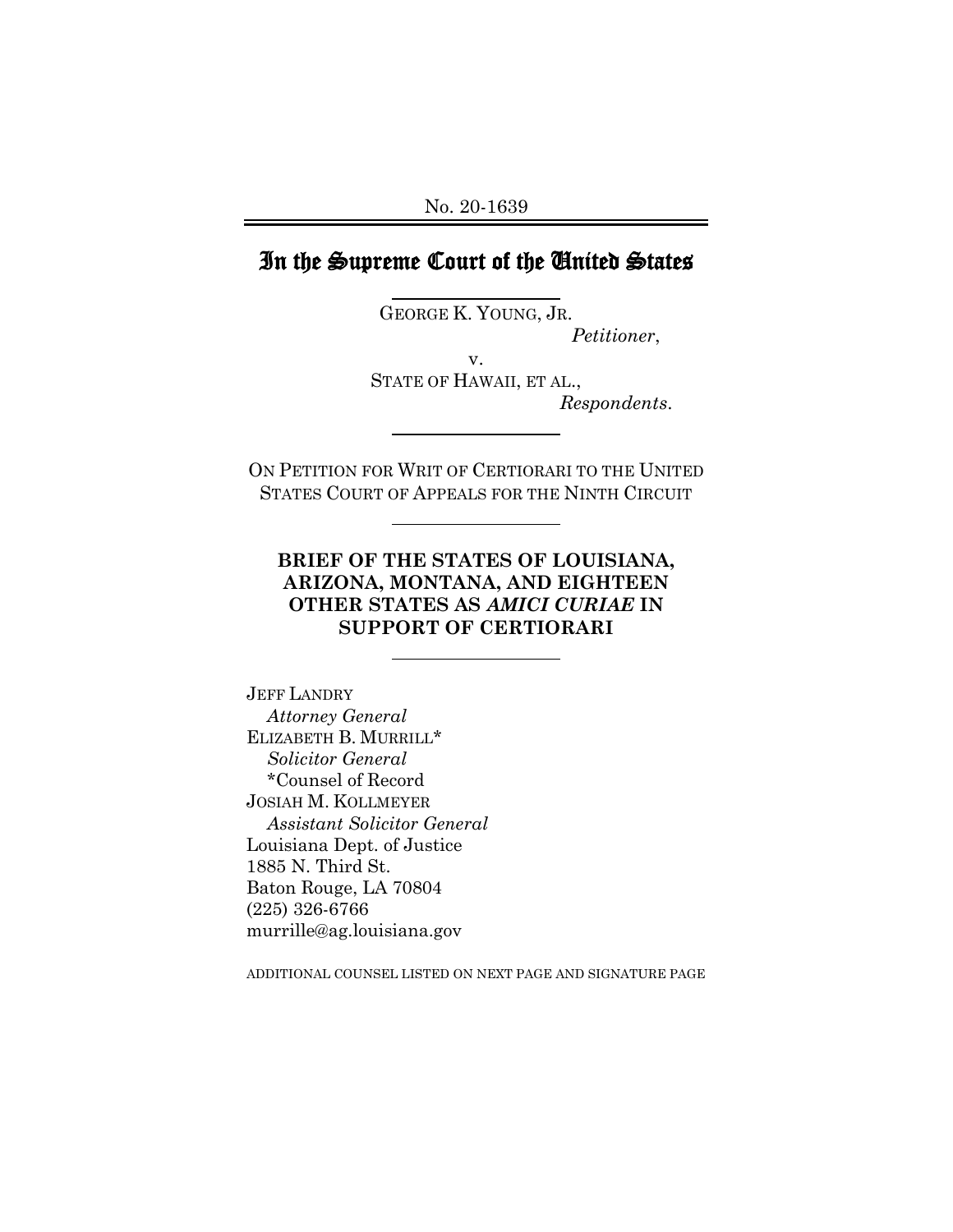AUSTIN KNUDSEN *Attorney General* DAVID M.S. DEWHIRST *Solicitor General* Office of the Montana Attorney General 215 N Sanders Helena, MT 59601 (406) 444-4145 david.dewhirst@mt.gov MARK BRNOVICH *Attorney General* BRUNN W. ROYSDEN III MICHAEL S. CATLETT ANTHONY R. NAPOLITANO *Assistant Attorneys General* Arizona Attorney General's Office 2005 N. Central Ave. Phoenix, AZ 85004 (602) 542-5025 beau.roysden@azag.gov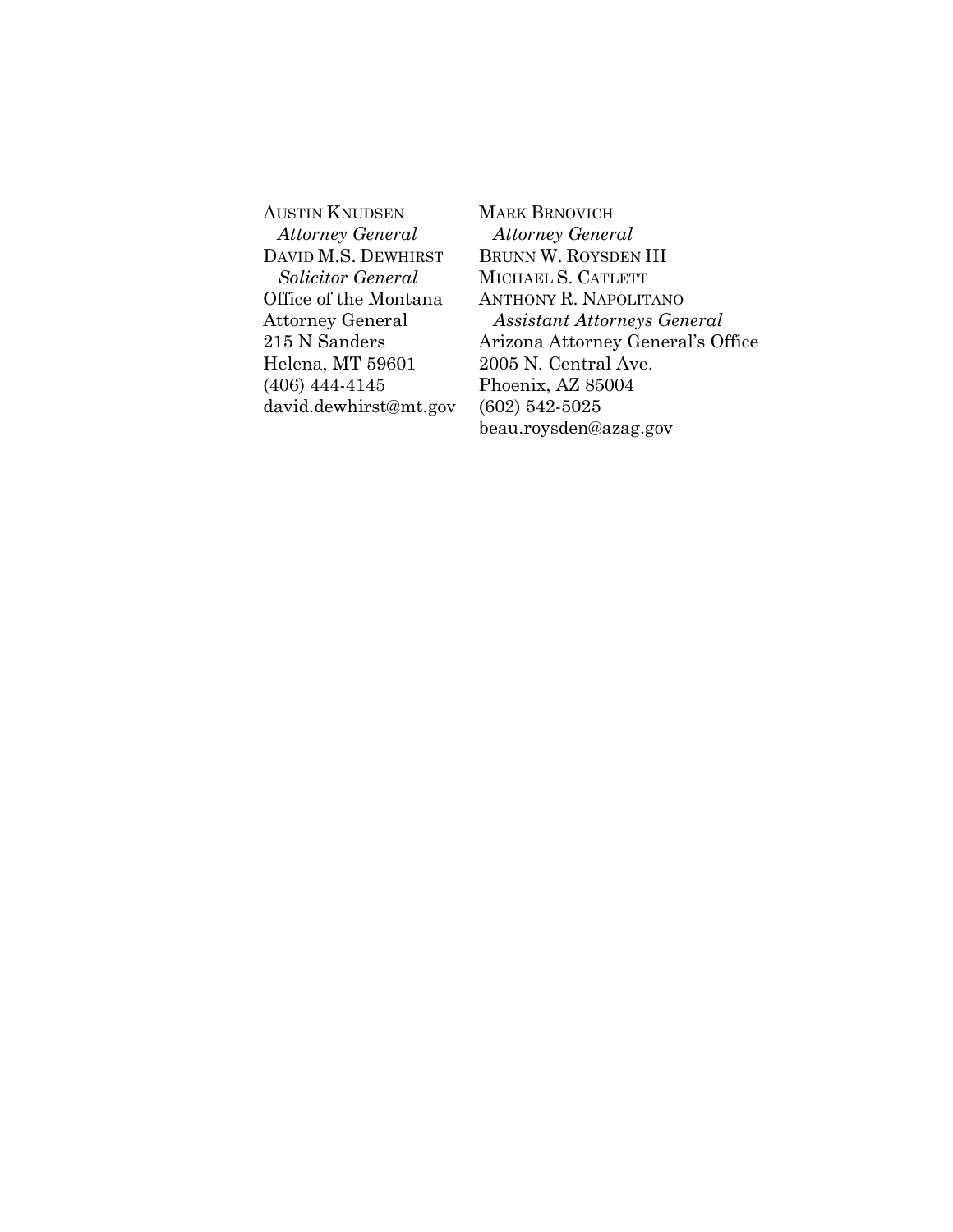## **TABLE OF CONTENTS**

|              | SUMMARY OF THE ARGUMENT3                                                                                                                                                                                                                               |
|--------------|--------------------------------------------------------------------------------------------------------------------------------------------------------------------------------------------------------------------------------------------------------|
|              |                                                                                                                                                                                                                                                        |
| L.           | THE NINTH CIRCUIT MISUNDERSTOOD THE<br>SCOPE OF THE SECOND AMENDMENT                                                                                                                                                                                   |
|              | A. The Second Amendment Guarantees<br>the Fundamental Right of Self-                                                                                                                                                                                   |
| $\mathbf{B}$ | Second Amendment Protections                                                                                                                                                                                                                           |
| Н.           | THE NINTH CIRCUIT'S EN BANC DECISION<br>DEEPENS A MAJOR CIRCUIT SPLIT AND<br>INCREASES CONFUSION ABOUT HOW TO                                                                                                                                          |
|              | III. THE <b>HAWAII</b> STATUTE<br><b>IS</b><br>UNCONSTITUTIONAL UNDER STRICT<br>SCRUTINY, INTERMEDIATE SCRUTINY, OR A<br>TEST BASED ON TEXT, HISTORY, AND<br>$\label{eq:transformation} \text{TRADITION}.\text{}\text{}\text{}\text{}\text{}\text{}13$ |
| $A_{-}$      | Hawaii's statute fails strict and<br>intermediate scrutiny because it<br>functions as a virtual ban on carrying<br>firearms outside the home14                                                                                                         |
| $\mathbf{B}$ | The Hawaii statute cannot survive<br>when examined in light of the text,<br>history, and tradition of the Second                                                                                                                                       |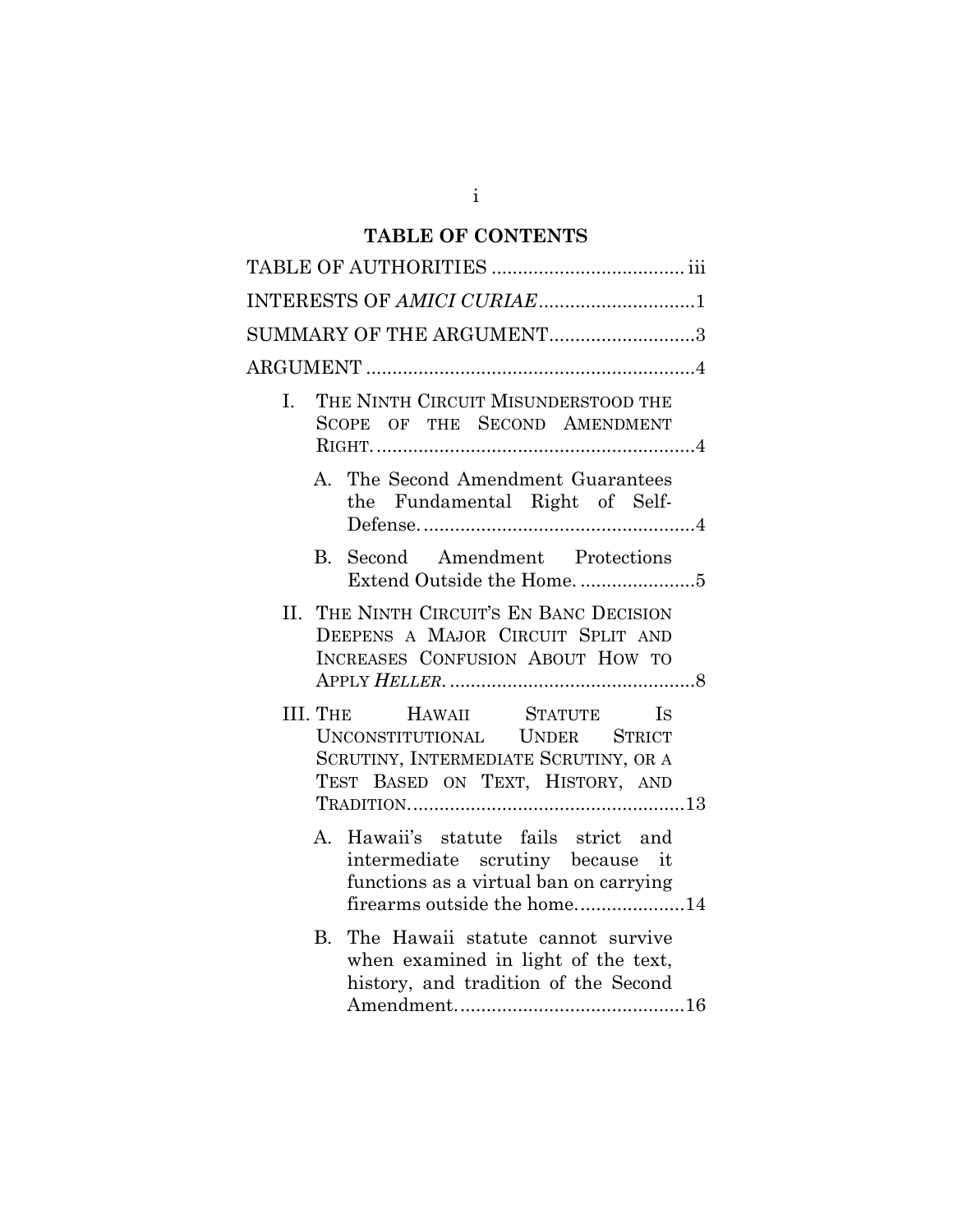$\textbf{CONCLUSION}.\textcolor{red}{\textbf{19}}$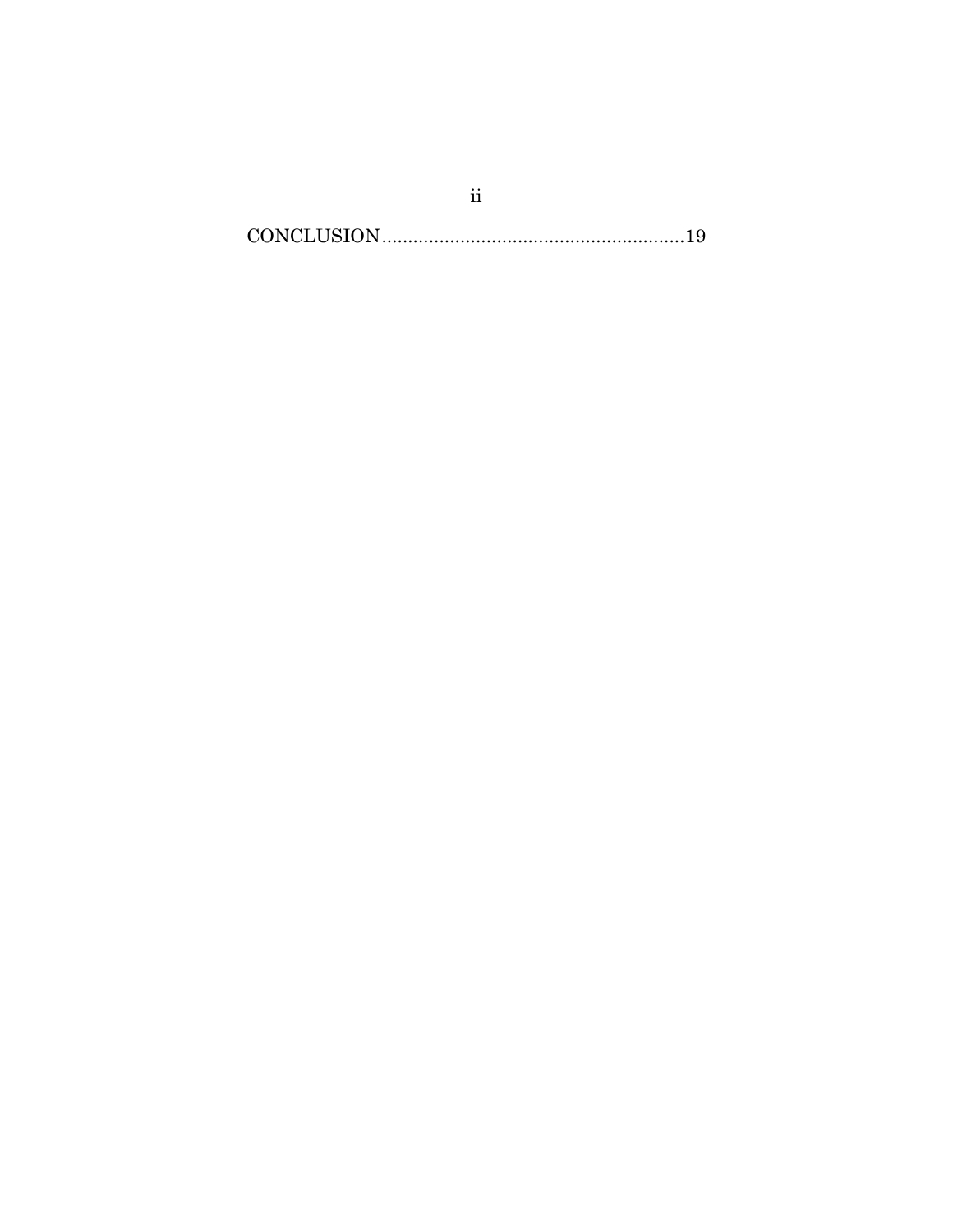# **TABLE OF AUTHORITIES**

# **CASES**

| Caetano v. Massachusetts,                                                                               |
|---------------------------------------------------------------------------------------------------------|
| Cf. Staub v. City of Baxley,                                                                            |
| District of Columbia v. Heller,                                                                         |
| Ezell v. City of Chicago,                                                                               |
| Gould v. Morgan,                                                                                        |
| Mai v. United States,                                                                                   |
| Mance v. Sessions,                                                                                      |
| McDonald v. City of Chicago,                                                                            |
| Moore v. Madigan,<br>702 F.3d 933, 936 (7th Cir. 2012) 6, 7, 8, 12                                      |
| New York State Rifle & Pistol Association v.<br>Corlett<br>(No. 20-843, cert. granted 04/26/2021) 9, 10 |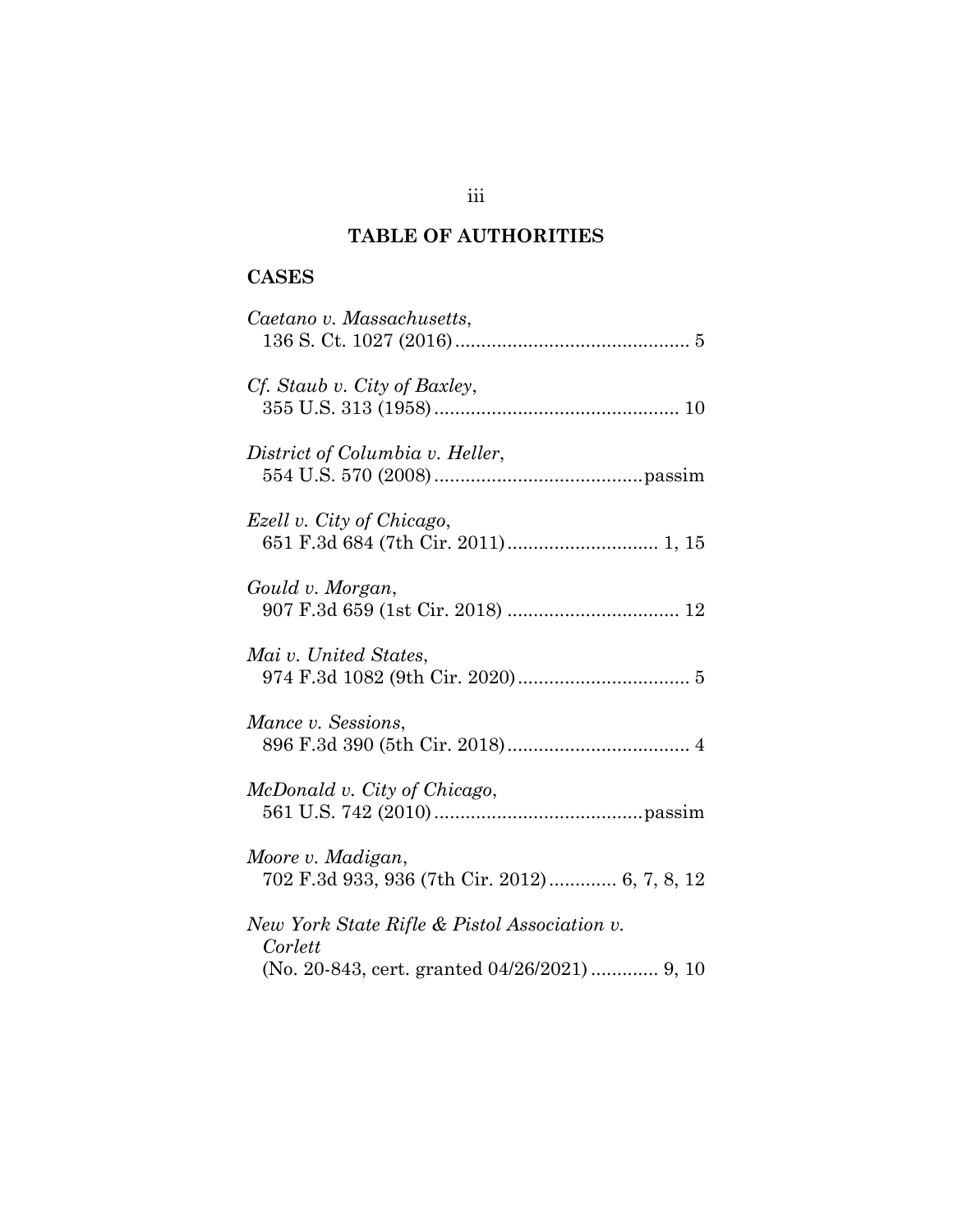| Nordyke v. King,                                                 |
|------------------------------------------------------------------|
| Nordyke v. King,                                                 |
| Parker v. D.C.,                                                  |
| Payton v. New York,                                              |
| Peruta v. Cty. of San Diego,                                     |
| Silveira v. Lockyer,                                             |
| Silvester v. Harris,                                             |
| State v. Reid,                                                   |
| United States v. Chovan,<br>735 F.3d 1127 (9th Cir. 2013) 13, 15 |
| Wrenn v. District of Columbia,                                   |
| Young v. Hawaii,                                                 |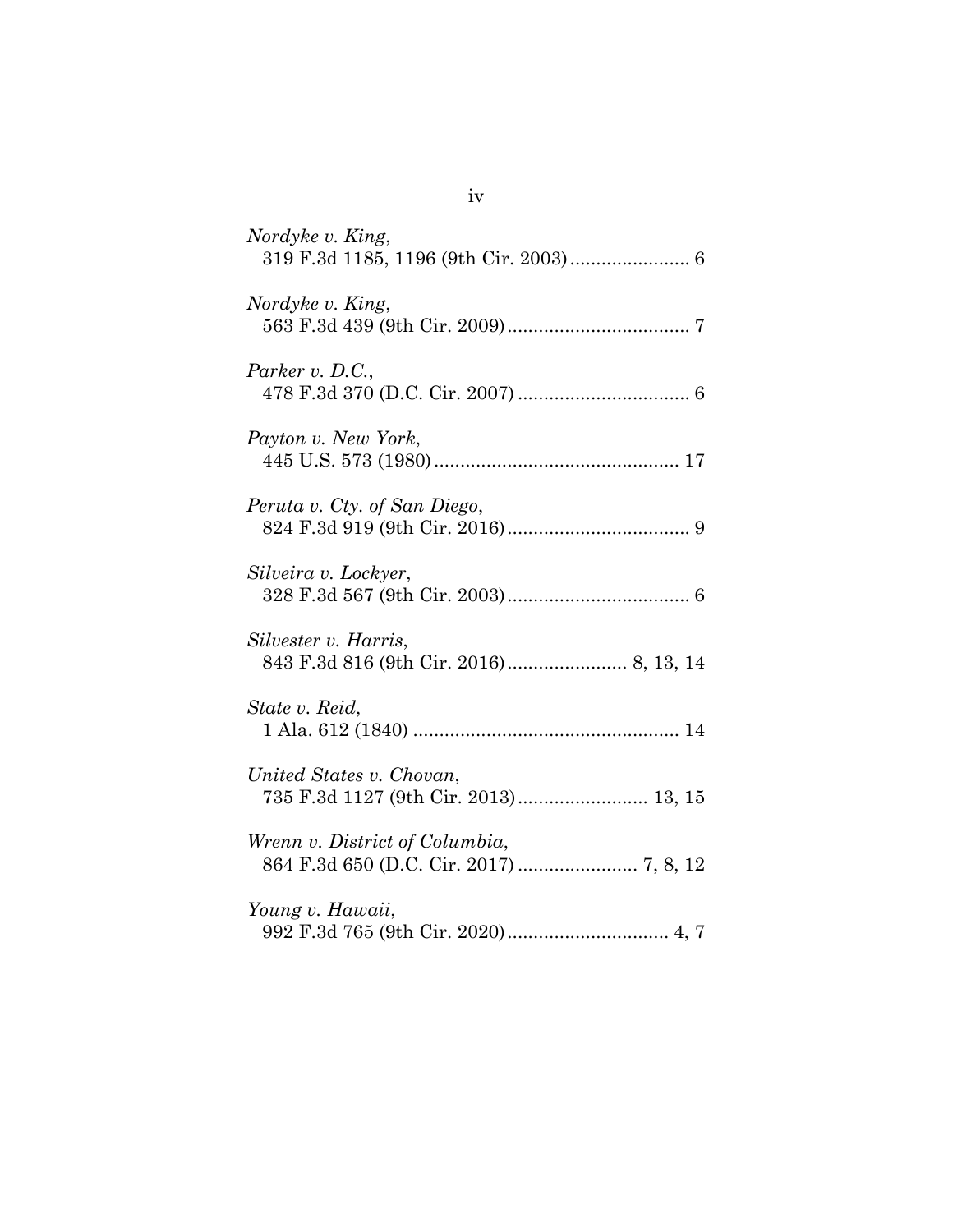#### **STATUTES**

|--|--|--|--|--|

Hawaii Rev. Stat. § 134-9 .......................13, 15, 16, 18

## **CONSTITUTIONAL PROVISIONS**

### **OTHER AUTHORITIES**

AKHIL AMAR, THE BILL OF RIGHTS 47 (1998) ............. 7

CRIME PREVENTION RESEARCH CENTER, *Concealed Carry Permit Holders Across the United States* (July 16, 2015), available at https://crimeresearch.org/wpcontent/uploads/2015/07/2015-Report-from-the-Crime-Prevention-Research-Center-Final.pdf;.... 15

EUGENE VOLOKH, *Implementing the Right to Keep and Bear Arms for Self–Defense: An Analytical Framework and a Research Agenda,* 56 UCLA L. REV. 1443, 1463 (2009).......................................... 17

JOHN R. LOTT, *Concealed Carry Permit Holders Across the United States* (July 18, 2017), available at https://papers.ssrn.com/sol3/papers.cfm? abstract\_id=3004915............................................. 15

William Baude, *Initial thoughts on the constitutional right to concealed carry in* NY Rifle and Pistol Association v. Corlett*, and a possible trip to Hawaii*, 29 April 2021,

v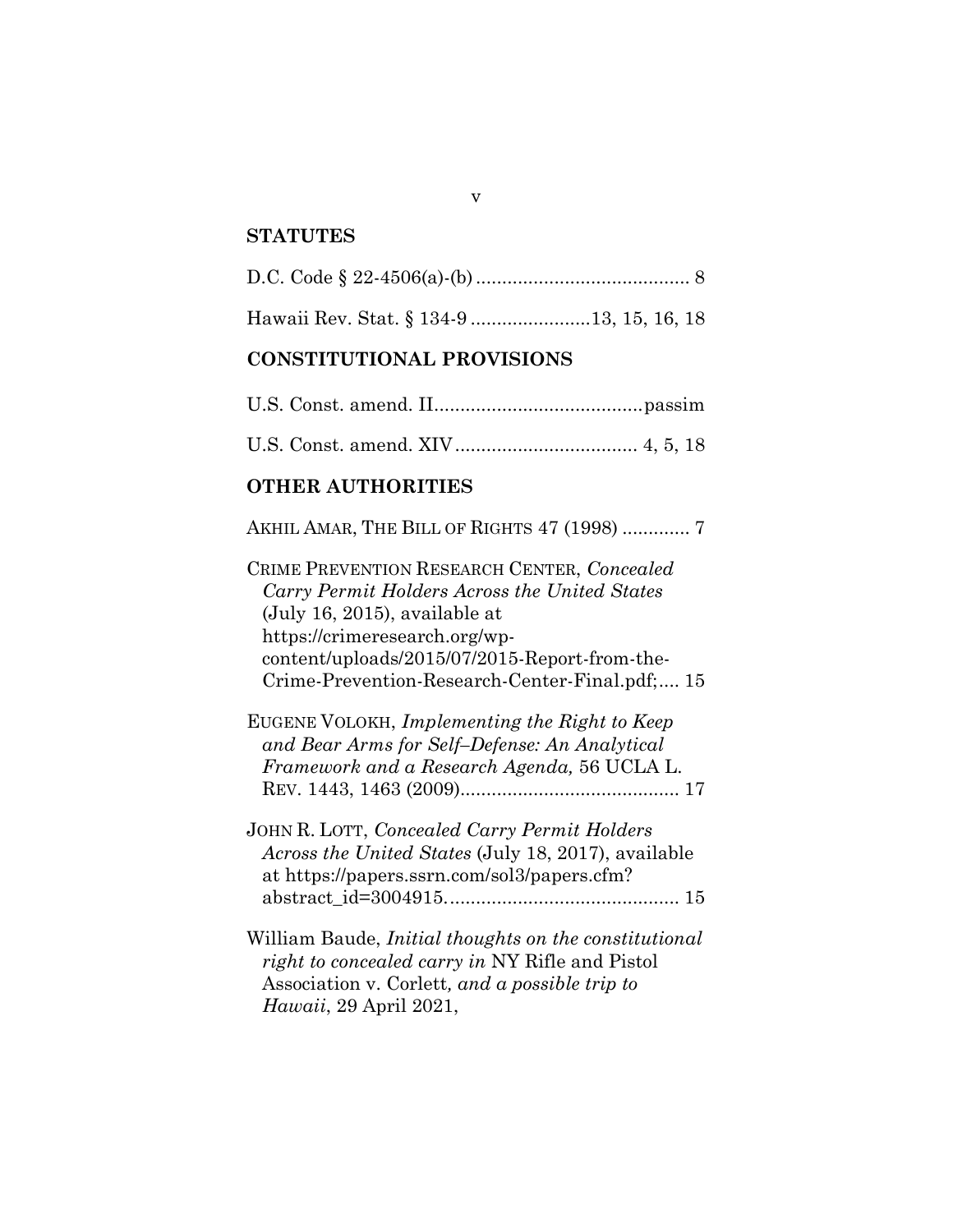https://www.summarycommajudgment.com/blog/in itial-thoughts-concealed-carry.............................. 10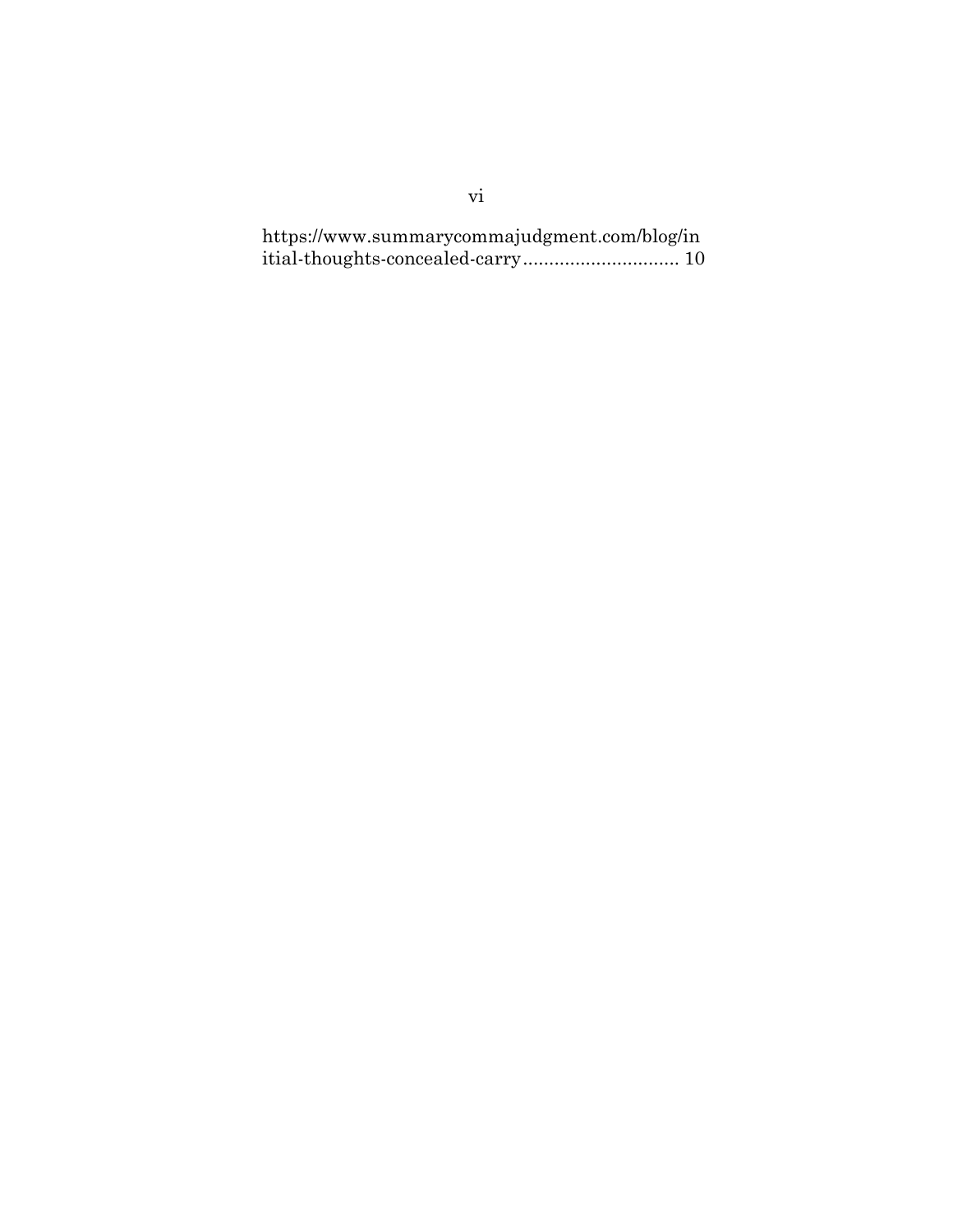### **INTERESTS OF** *AMICI CURIAE***[1](#page-8-0)**

*Amici* are the States of Louisiana, Arizona, Montana, Alabama, Arkansas, Georgia, Idaho, Kansas, Kentucky, Mississippi, Missouri, Nebraska, North Dakota, Ohio, Oklahoma, South Carolina, South Dakota, Texas, Utah, West Virginia and Wyoming. One of the highest responsibilities of a State is to safeguard the rights of its citizens, including the right "to keep and bear arms" under the Second Amendment. Law-abiding citizens keep firearms for self-protection—both inside and outside of their homes. *Amici* seek to ensure that their residents will not be deprived of their Second Amendment freedoms. While possessing a gun in one's home is a necessary first step, "[t]he right to possess firearms for protection implies a corresponding right to acquire and maintain proficiency in their use; the core right wouldn't mean much without the training and practice that make it effective." *Ezell v. City of Chicago*, 651 F.3d 684, 704 (7th Cir. 2011). Citizens of amici states have an interest—indeed, a constitutional right—not merely in owning guns, but in being able to carry them *outside* the home, for both training and defensive purposes.

*Amici* also have an interest in the clarity of Second Amendment law. Even after the Supreme Court's landmark decisions in *District of Columbia v.* 

<span id="page-8-0"></span><sup>1</sup> The parties received timely notice and have consented to the filing of this amicus brief. No counsel for a party authored this brief in whole or in part. No person other than amici has made any monetary contributions intended to fund the preparation or submission of this brief.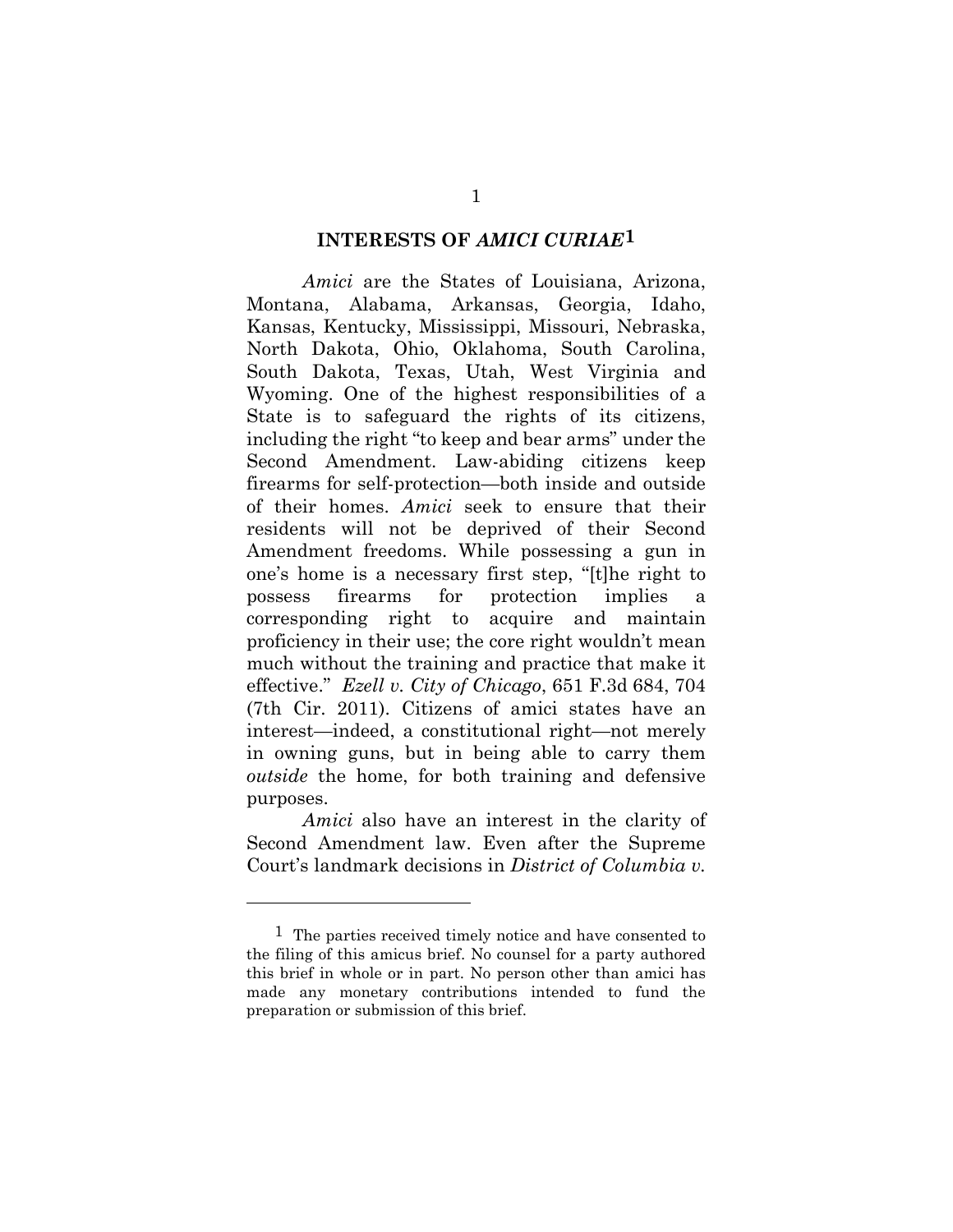*Heller*, 554 U.S. 570 (2008), and *McDonald v. City of Chicago*, 561 U.S. 742 (2010), lower courts have applied inconsistent standards in Second Amendment challenges to state firearm restrictions. Inconsistent decisions by the lower federal courts have left States uncertain as to the precise boundary between permissible and impermissible restrictions. These inconsistencies have also prevented citizens of *amici*  States from exercising their right to carry and bear arms across State lines. The Ninth Circuit's en banc decision has only made this uncertainty worse by failing to engage with the argument that Hawaii's licensing scheme effectively amounts to a ban on carrying weapons—not merely a regulation.

*Amici* desire to curtail illegal and harmful gun activity without running afoul of the Second Amendment or burdening lawful gun owners. Clear precedent from this Court is necessary to achieve that goal.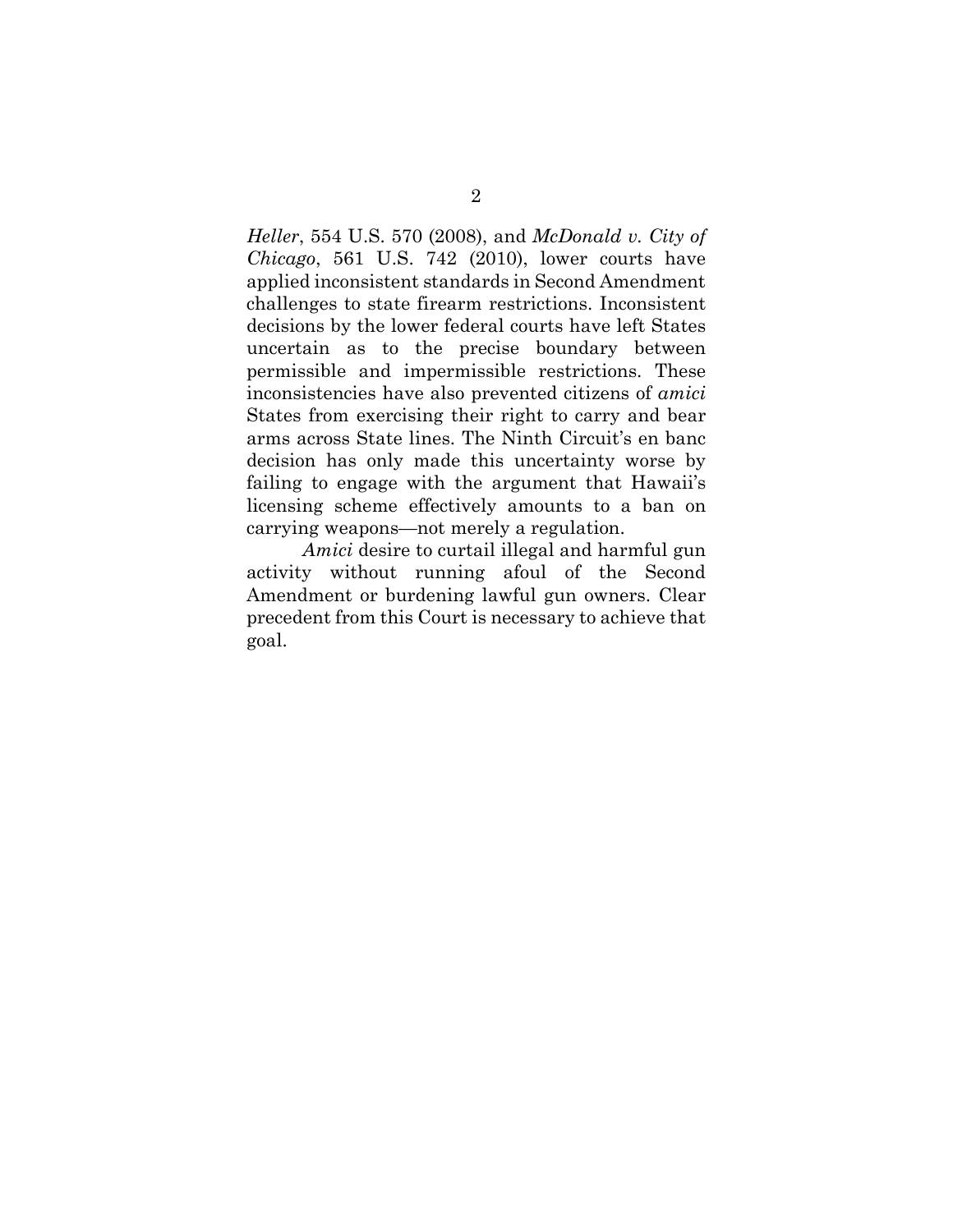#### **SUMMARY OF THE ARGUMENT**

The plain text of the Second Amendment protects the right to *bear* arms, not just to *keep* them. Yet Hawaii's firearm carrying regulatory regime functions as an outright ban on the right to carry guns outside the home for most people. It therefore violates the Second Amendment.

The Ninth Circuit, however, upheld Hawaii's law against George Young's Second Amendment challenge to it. In doing so, the court's en banc opinion revealed acute misunderstandings about the right to bear arms. First, the Second Amendment protects the People's right of self-defense. Second, this right extends outside of the home. Because both premises flow naturally from the text of the Second Amendment, this Court should grant certiorari to review the Ninth Circuit's erroneous ruling and ensure the sanctity of the Second Amendment.

But the Ninth Circuit's opinion wasn't just wrong—it deepened a growing circuit split on an important constitutional issue. The First, Seventh, and D.C. circuits have all held that the Second Amendment extends outside the home. The Second, Third, and Fourth circuits, meanwhile, have reached conclusions inconsistent with that principle even if they have not—as the Ninth Circuit did—expressly rejected it. This Court should grant certiorari to resolve this major circuit split.

Finally, on the merits, it is abundantly clear that Hawaii's ban on carrying firearms outside the home fails under any level of scrutiny. The basic problem is that it effectively prohibits carrying a firearm outside the home without sufficient justification. And the problem is only highlighted in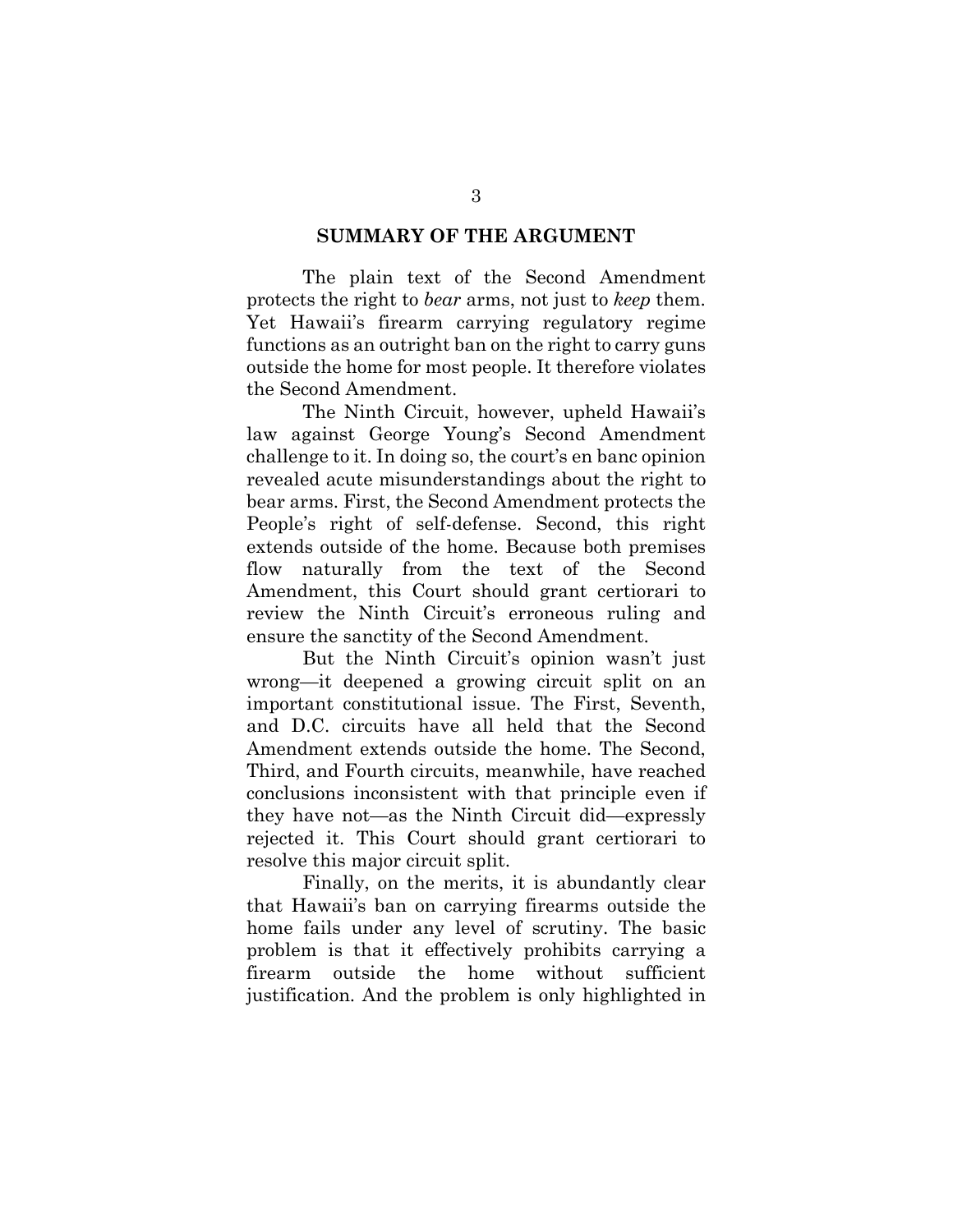light of the text, history, and tradition of the Second Amendment. The law is therefore unconstitutional both inside and outside the usual "tiers of scrutiny" framework.

#### **ARGUMENT**

**I. THE NINTH CIRCUIT MISUNDERSTOOD THE SCOPE OF THE SECOND AMENDMENT RIGHT.** 

### **A. The Second Amendment Guarantees the Fundamental Right of Self-Defense.**

After ensuring protection of religious liberty, the freedom of speech, and the freedom of the press in the First Amendment, the Framers next guaranteed that "the right of the people to keep *and bear* arms, shall not be infringed." U.S. Const. amend. II (quoted in *Young v. Hawaii*, 992 F.3d 765, 828–29 [App.128] (9th Cir. 2020) (O'Scannlain, J., dissenting)). This Amendment protects "an individual right unconnected with militia service." *Heller*, 554 U.S. at 582; indeed, the "Second Amendment protects the right to keep and bear arms for the purpose of selfdefense," and the right is incorporated against the States under the Fourteenth Amendment. *McDonald*, 561 U.S. at 749–50.

Notwithstanding these clear statements, some lower courts continue to place the Second Amendment on a lower level than the other Amendments in the Bill of Rights. *See, e.g.*, *Mance v. Sessions*, 896 F.3d 390, 398 (5th Cir. 2018) (Ho, J., dissenting from denial of rehearing en banc) ("[T]he Second Amendment continues to be treated as a 'second-class' right—as at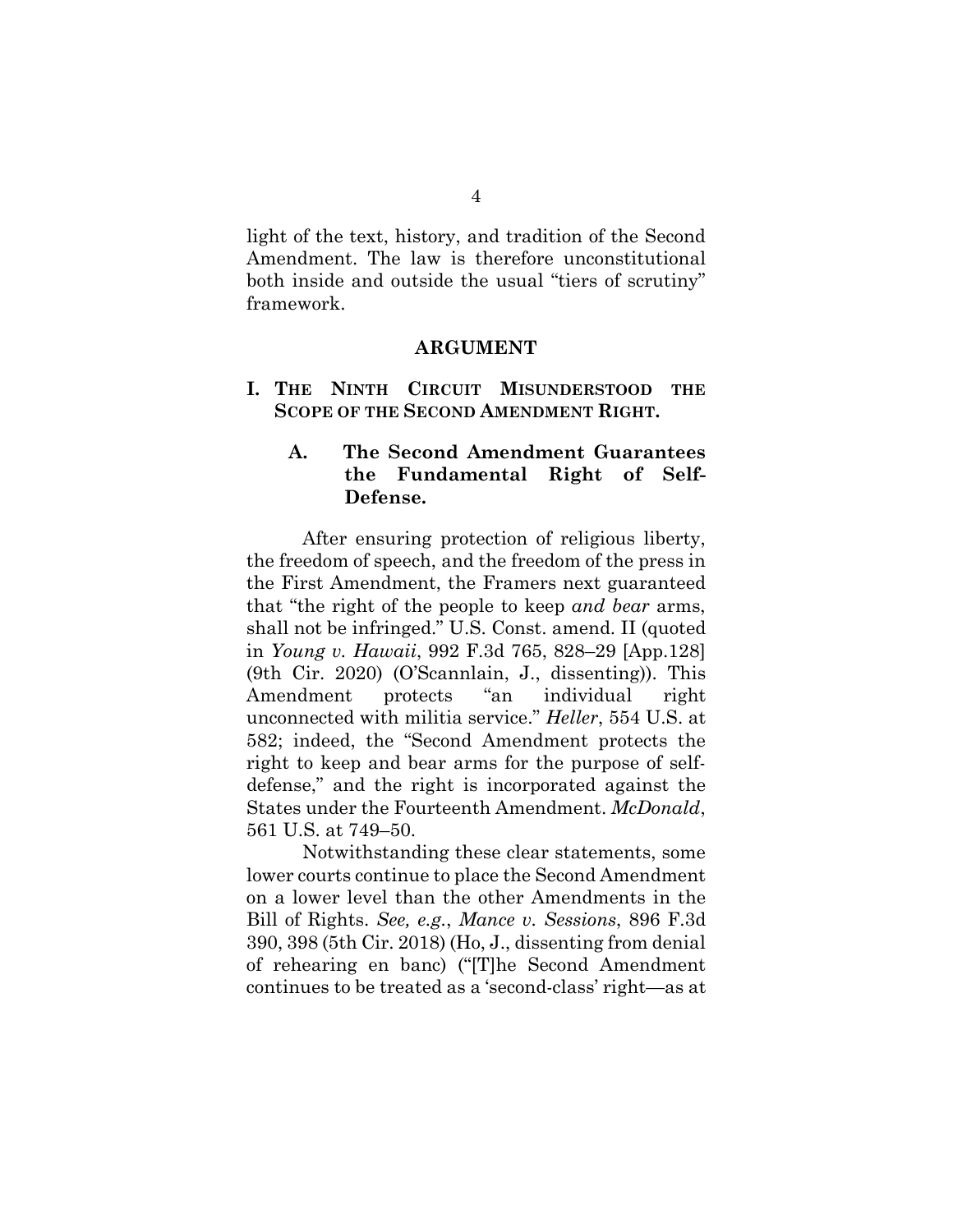least three Justices have noted in recent years."). That is particularly true in the Ninth Circuit. *See Mai v. United States*, 974 F.3d 1082, 1104–05 (9th Cir. 2020) (VanDyke, J., dissenting from denial of rehearing en banc) ("Show me a burden—any burden—on Second Amendment rights, and this court will find a way to uphold it. Even when our panels have struck down laws that violate the Second Amendment, our court rushes in en banc to reverse course.").

The right to bear arms must "be enforced against the States under the Fourteenth Amendment according to the same standards that protect [fundamental] rights against federal encroachment." *McDonald*, 561 U.S. at 765. "Self-defense is a basic right, recognized by many legal systems from ancient times to the present day, and in *Heller*, [the Court] held that individual self-defense is 'the central component' of the Second Amendment right." *Id.* at 767.

## **B. Second Amendment Protections Extend Outside the Home.**

 The need for protection against physical danger applies both inside and outside of the home. "If the fundamental right of self-defense does not protect [citizens outside of their homes], then the safety of all Americans is left to the mercy of state authorities who may be more concerned about disarming the people than about keeping them safe." *Caetano v. Massachusetts*, 136 S. Ct. 1027, 1033 (2016) (Alito, J., concurring). The right to self-defense does not disappear upon stepping out one's front door.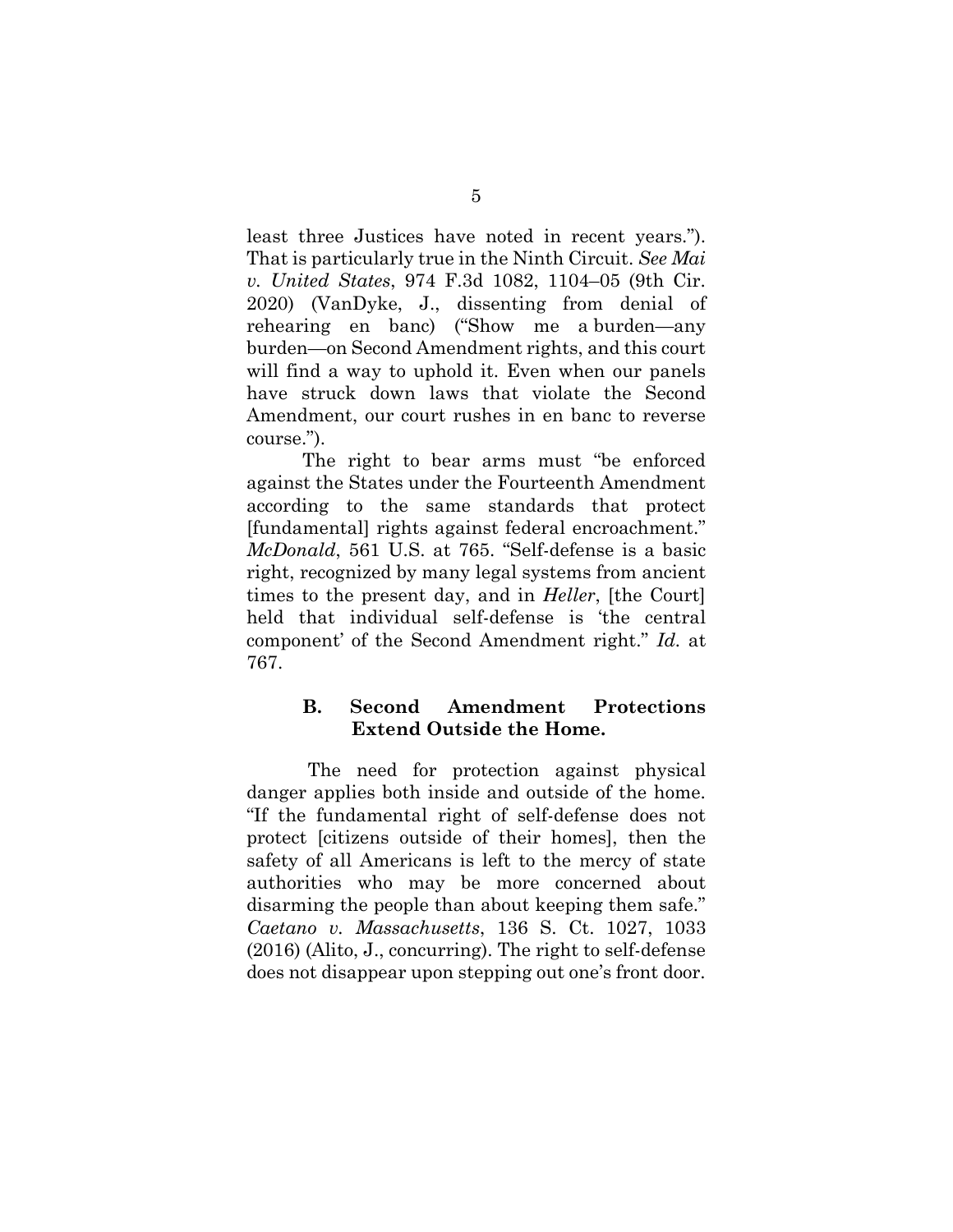The Second Amendment is also designed to allow the populace "to resist and throw off a tyrannical government," and such resistance would doubtless require the bearing of arms beyond an individual's home. *See Parker v. D.C.*, 478 F.3d 370, 383 (D.C. Cir. 2007), *aff'd sub nom*. *D.C. v. Heller*, 554 U.S. 570; *see also Silveira v. Lockyer*, 328 F.3d 567, 569 (9th Cir. 2003) (Kozinski, J., dissenting from denial of rehearing en banc) ("[T]yranny thrives best where government need not fear the wrath of an armed people."); *Nordyke v. King*, 319 F.3d 1185, 1196 (9th Cir. 2003) (Gould, J., specially concurring) ("The Second Amendment serves at least the following two key purposes: (1) to protect against external threats of invasion; and (2) to guard against the internal threat that our republic could degenerate to tyranny.").[2](#page-13-0)

The Seventh Circuit, when considering a challenge to an Illinois law banning public carry of loaded guns, noted that the right "to bear" arms is protected on par with the right "to keep" arms. *Moore v. Madigan*, 702 F.3d 933, 936 (7th Cir. 2012). Storing firearms in one's home is "keeping," but not "bearing" those arms. The words "to bear" are redundant unless the Second Amendment protects some right beyond merely keeping a gun in one's own home. The Seventh Circuit concluded that the right to bear arms "implies a right to carry a loaded gun outside the home." *Id.*  Reason dictates such a holding. As the Seventh

<span id="page-13-0"></span><sup>2</sup> The majority in *Nordyke* rejected a Second Amendment challenge on the grounds that the Second Amendment created no individual rights, and thus the plaintiffs did not have standing. *See* 319 F.3d at 1191. This view has since been overturned by *Heller* and *McDonald*.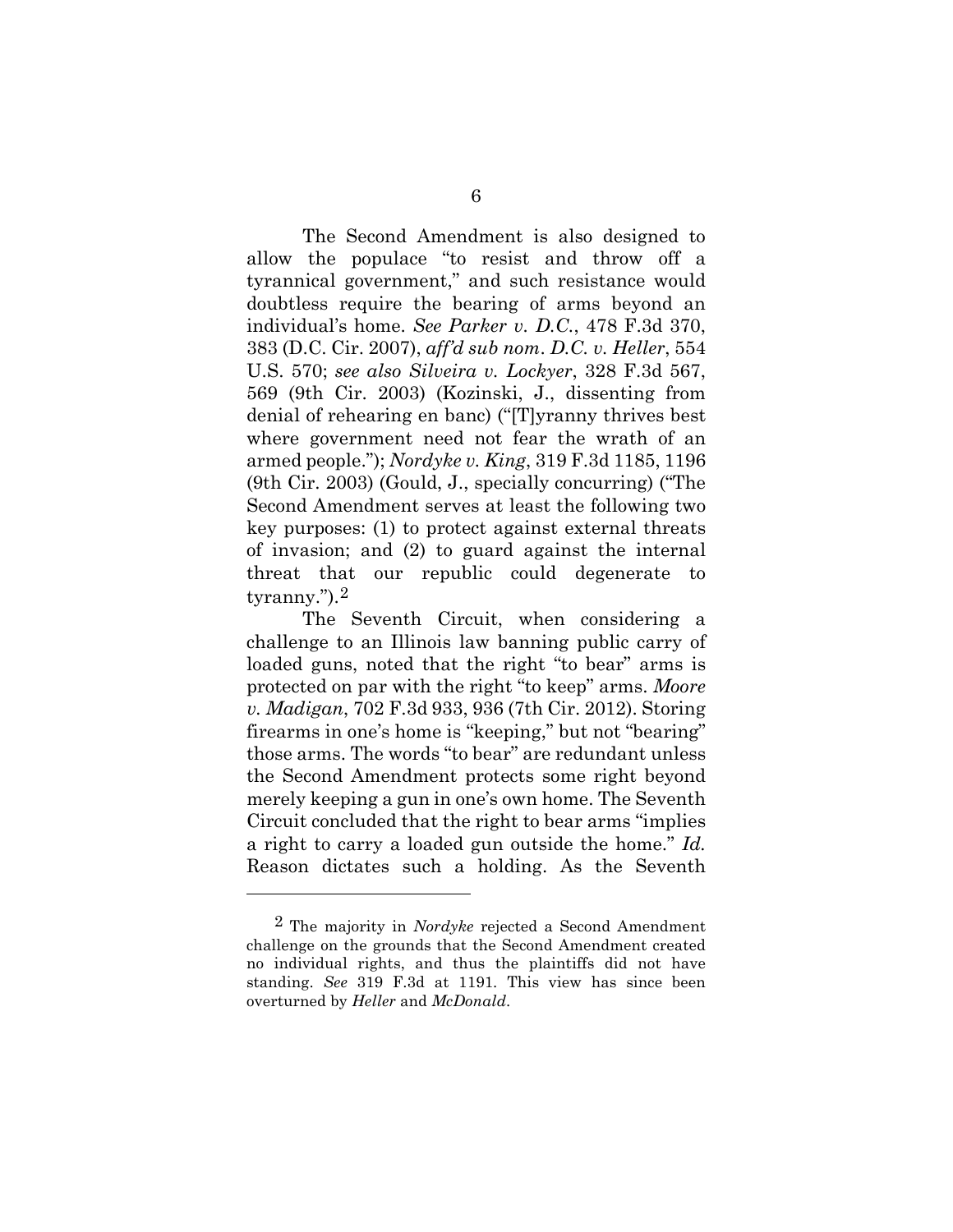Circuit noted in *Moore v. Madigan*, people are usually more, not less, likely to face violent threats on the street than inside their homes. *Id.* at 937.

The *Moore* panel also reviewed historical English laws, going as far back as the Statute of Northampton in 1328, but the court found nothing supporting Illinois' claim that public carry of guns could be banned. It bears emphasis that British attempts to seize American weapons, presumably allowed under English law, were firmly opposed by the colonists and became a key cause of the Revolutionary War. *See Nordyke v. King*, 563 F.3d 439, 453 (9th Cir. 2009), vacated in light of *McDonald*, 611 F.3d 1015 (9th Cir. 2010) ("[T]he attempt by British soldiers to destroy a cache of American ammunition at Concord, Massachusetts, sparked the battles at Lexington and Concord, which began the Revolutionary War. For the colonists, the importance of the right to bear arms 'was not merely speculative theory. It was the lived experience of the age.'" (quoting Akhil Amar, THE BILL OF RIGHTS 47 (1998)). This undercuts the argument of the majority below that British weapon restrictions, meant to maintain the "king's peace," provide good precedent for gun control schemes under the U.S. Constitution. *See Young*, 992 F.3d at 815–16.

The D.C. Circuit has considered a case remarkably similar to this one. In *Wrenn v. District of Columbia*, the plaintiffs challenged a D.C. law that limited concealed carry permits "to those showing a 'good reason to fear injury to [their] person or property' or 'any other proper reason for carrying a pistol.'" *Wrenn*, 864 F.3d at 655 (quoting D.C. Code §  $22-4506(a)$ -(b)). In practice, this meant that all but a small minority of D.C. residents were blocked from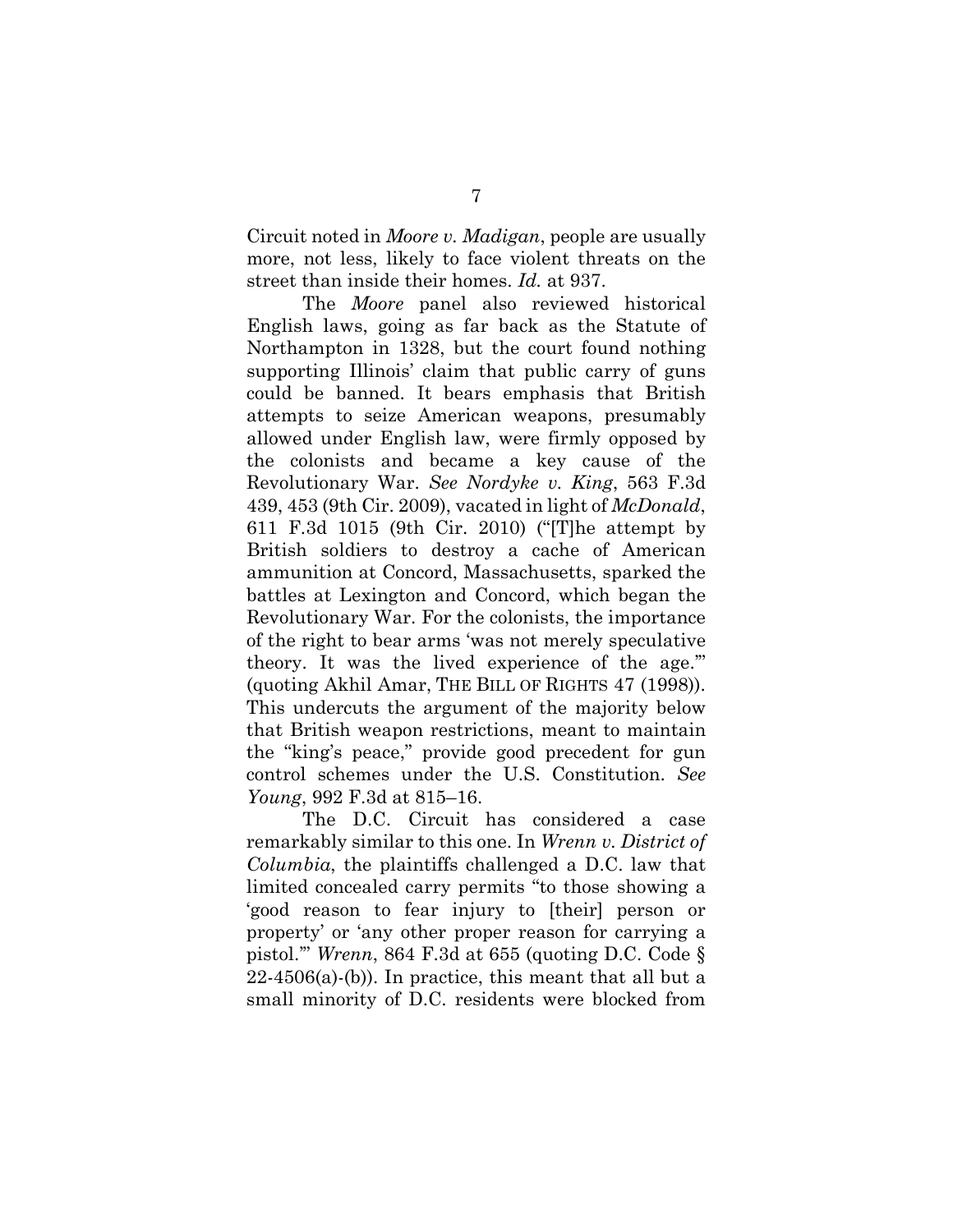carrying guns outside the home. The D.C. Circuit found such a restriction unacceptable. *Id.* at 665. But the Ninth Circuit's en banc decision allows exactly what the D.C. Circuit decision forbids.

This Court should take this opportunity to expressly reaffirm that the constitution's plain language means what it says—that the Second Amendment right to self-defense is not limited to the home. *See, e.g.*, *Wrenn*, 864 F.3d at 665; *Moore*, 702 F.3d at 936–37.

## **II. THE NINTH CIRCUIT'S EN BANC DECISION DEEPENS A MAJOR CIRCUIT SPLIT AND INCREASES CONFUSION ABOUT HOW TO APPLY**  *HELLER***.**

The Ninth Circuit's opinion below employed a two-step test to Plaintiff's Second Amendment challenge. The Ninth Circuit adopted this test to implement *Heller* and *McDonald*, but the test is at odds with those cases. The Ninth Circuit first considered whether Hawaii's permitting regime "affect[ed] conduct that is protected by the Second Amendment." App.35 (citing *Silvester v. Harris*, 843 F.3d 816, 821 (9th Cir. 2016)). This inquiry hinged on the "historical understanding of the scope of the right." *Id.* If the regime burdened protected conduct, the court would then move to step two of the test and determine the appropriate level of scrutiny. App.36. Critically, the Ninth Circuit questioned the extent to which the Second Amendment applies outside the home at all, saying that "[*Heller's*] caveats left open questions concerning state restraints on persons, weapons, and other restrictions for possessing arms outside the home." App.34.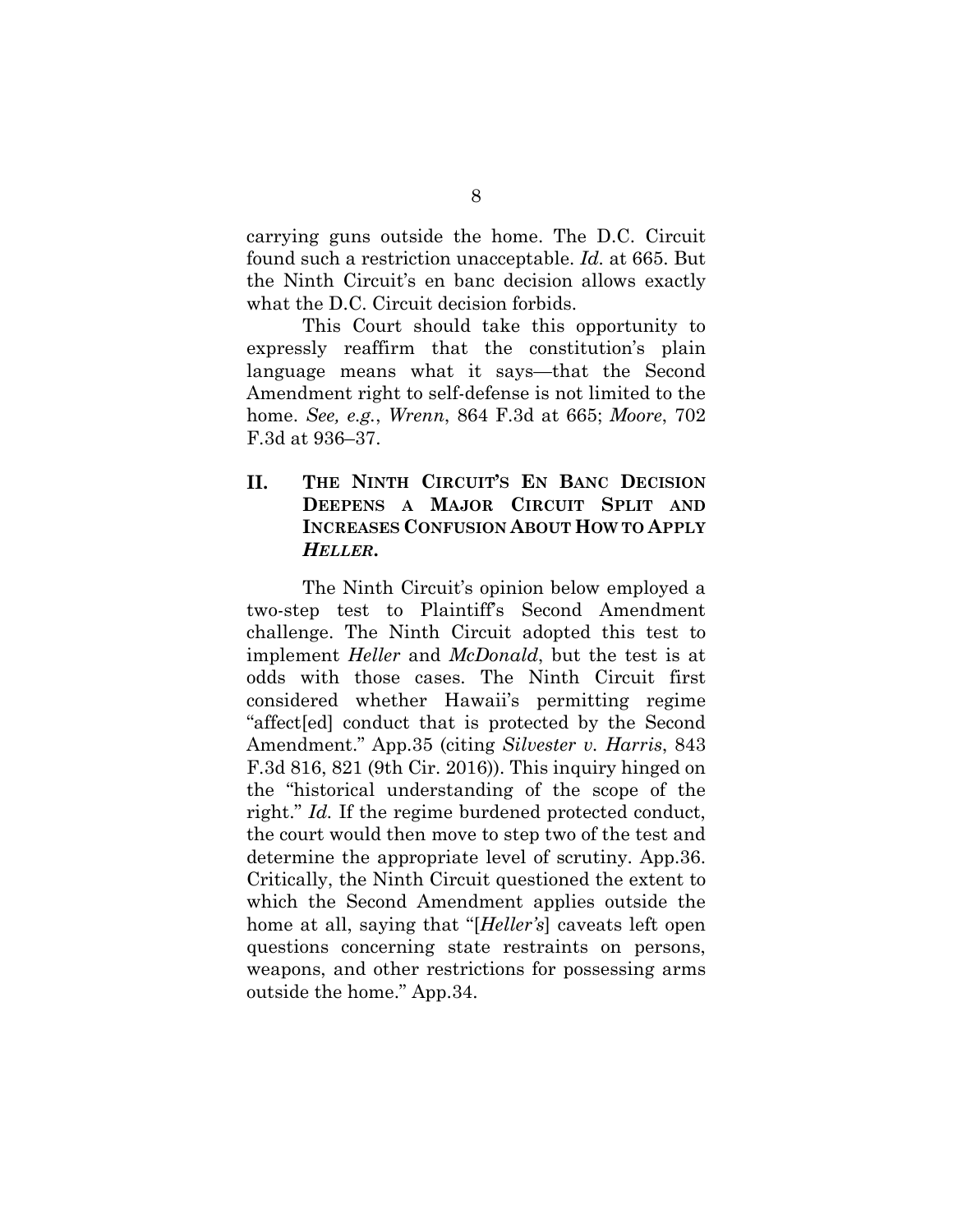The en banc court noted disagreement amongst circuits even on the first prong of its test. *See* App.37 (noting that the First, Second, Third, and Fourth Circuits have upheld state statutes restricting though not totally banning—open carry; whereas the Seventh and D.C. Circuits have struck down similar laws as unconstitutional). This disagreement over a fundamental question of the scope of the Second Amendment is reason enough for this Court to take this case.

There is another reason why the first prong of the Ninth Circuit's test warrants review. This Court recently granted certiorari to consider a State restriction on concealed carry in *New York State Rifle & Pistol Association v. Corlett* (No. 20-843, cert. granted 04/26/2021). But the Hawaii restrictions at issue here are no mere restriction, but rather a de facto *ban* on all carry—both concealed and open. The New York statute at issue in *Corlett* specifically limited the ability to carry concealed weapons. The *Corlett* petitioners were denied concealed-carry permits, but the defendants in that case may argue that the petitioners should have sought open-carry permits instead, shifting the focus of the case. In Hawaii, by contrast, the existing regime essentially bans all exercise of the right to bear arms outside the home, as the Ninth Circuit has already expressly held that the Second Amendment provides no protection for concealed carrying of weapons. *See Peruta v. Cty. of San Diego*, 824 F.3d 919 (9th Cir. 2016) (en banc). Thus, Hawaii's regime is more restrictive than New York's.[3](#page-16-0) If the petitioners succeed in *Corlett,* then

<span id="page-16-0"></span><sup>3</sup> *See also* William Baude, *Initial thoughts on the constitutional right to concealed carry in* NY Rifle and Pistol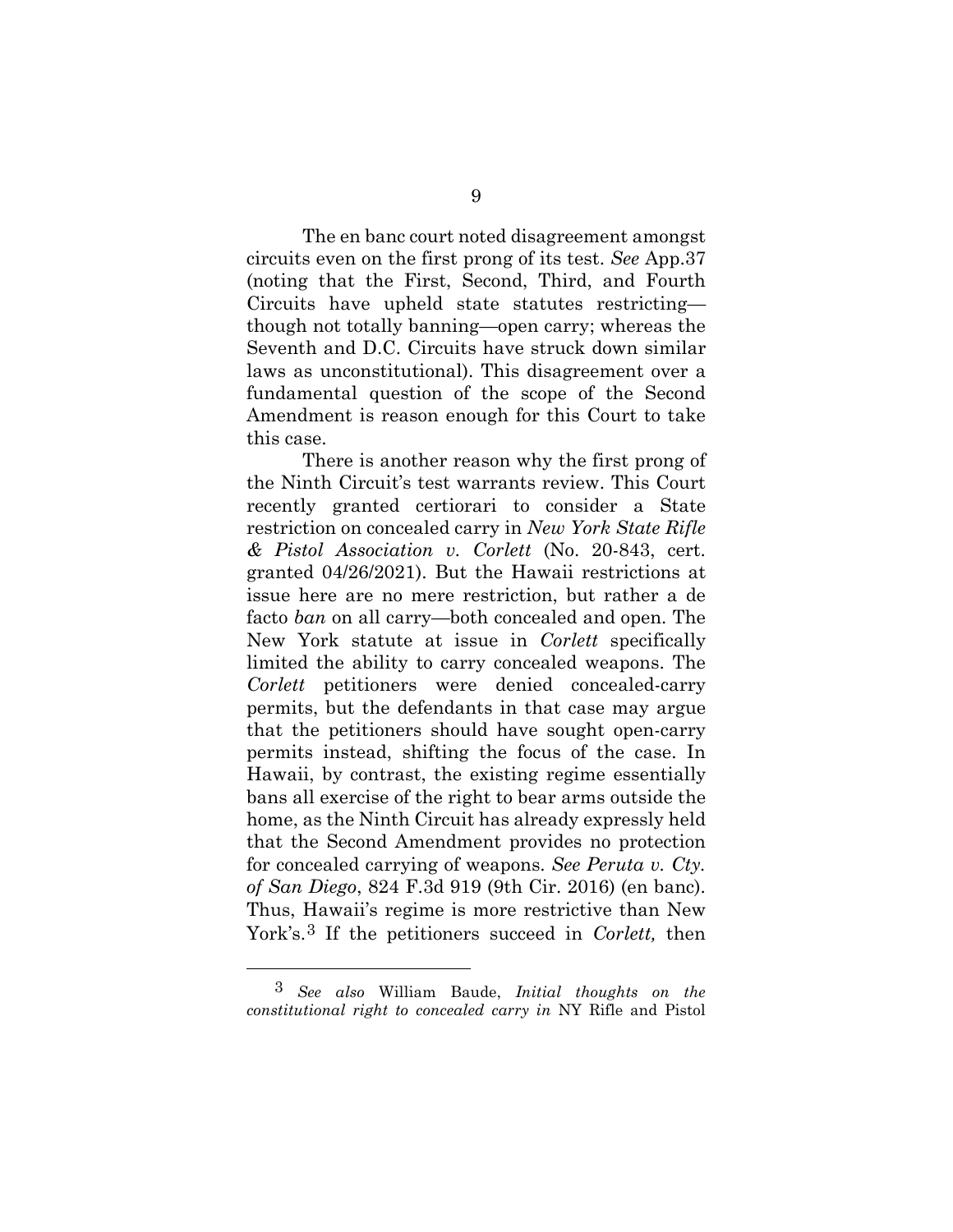Young in this case *a fortiori* merits relief. But even if the statute in *Corlett* is upheld, or if this Court sees fit to resolve the case on some other ground, Young's claim remains live, and this Court should consider his challenge to resolve a serious circuit split on the scope of the Second Amendment with respect to the open carry of weapons.

The en banc court below failed to even reach step two of the test, holding that "Young's challenge to Hawai'i's restrictions fails at step one of our framework and 'may be upheld without further analysis.'" App.123. Nonetheless, the majority's description of the second prong of its test is also flawed and heightens the need for this Court's review. The en banc panel engaged in a survey of historical statutes, dating back to medieval England, which regulated the carrying of weapons. App.43. It then concluded that "Hawai'i's licensing scheme stands well within our traditions" by "requir[ing] a license to carry a pistol or revolver, concealed or unconcealed." App.122.

As the dissent pointed out—*see* App.132—this analysis fails to recognize that Hawaii's licensing requirements prevent most law-abiding citizens from carrying a gun outside the home at all. *Cf. Staub v. City of Baxley*, 355 U.S. 313, 322 (1958) ("[A]n ordinance which . . . makes the peaceful enjoyment of freedoms which the Constitution guarantees contingent upon the uncontrolled will of an official as by requiring a permit or license which may be granted or withheld in the discretion of such official—

Association v. Corlett*, and a possible trip to Hawaii*, 29 April 2021, [https://www.summarycommajudgment.com/blog/initial](https://www.summarycommajudgment.com/blog/initial-thoughts-concealed-carry)[thoughts-concealed-carry.](https://www.summarycommajudgment.com/blog/initial-thoughts-concealed-carry)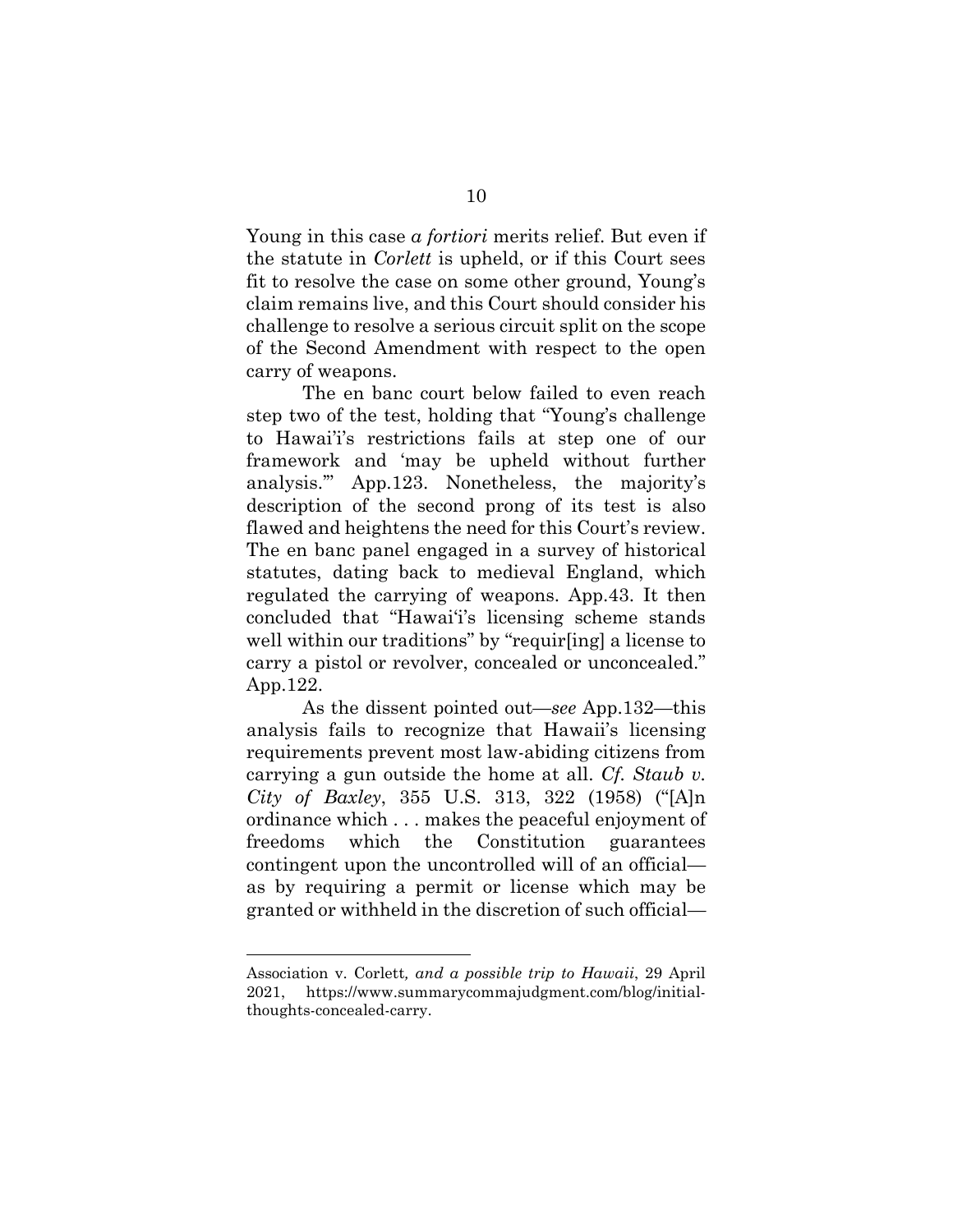is an unconstitutional censorship or prior restraint upon the enjoyment of those freedoms."). *Shall-*issue permitting regimes, by contrast, which require citizens to apply for a license to carry a weapon but stipulate that all such applications be granted absent a criminal record or other red flags, are codified in many states; simply requiring a license to carry under such a regime is not unusual. Hawaii's scheme stands out not because a license is required to carry a weapon, but because such licenses are almost never granted, with only a few exceptions such as for law enforcement personnel and security guards. *See* App.267, n.21. The original panel opinion was correct in stating that "[r]estricting open carry to those whose job entails protecting life or property necessarily restricts open carry to a small and insulated subset of law-abiding citizens." App.267. A regime that protects Constitutional rights for a small subset of citizens, but denies them to the majority, is not a permissible regime.

This Court should grant certiorari not merely because the decision below was improper, but also because the majority misunderstood the proper use of history in a Second Amendment analysis under *Heller*. *Heller* made clear that "for most of our history, the question [of Second Amendment challenges to firearms restrictions] did not present itself," in part because the Second Amendment did not apply to the States at all until after incorporation. *Heller*, 554 U.S. at 626. Thus, the existence of State laws restricting firearms in the past would not establish the constitutionality of Hawaii's challenged law here even if those historical laws involved actual bans on weapons, which most of them did not. And any older cases which were premised on the claim that the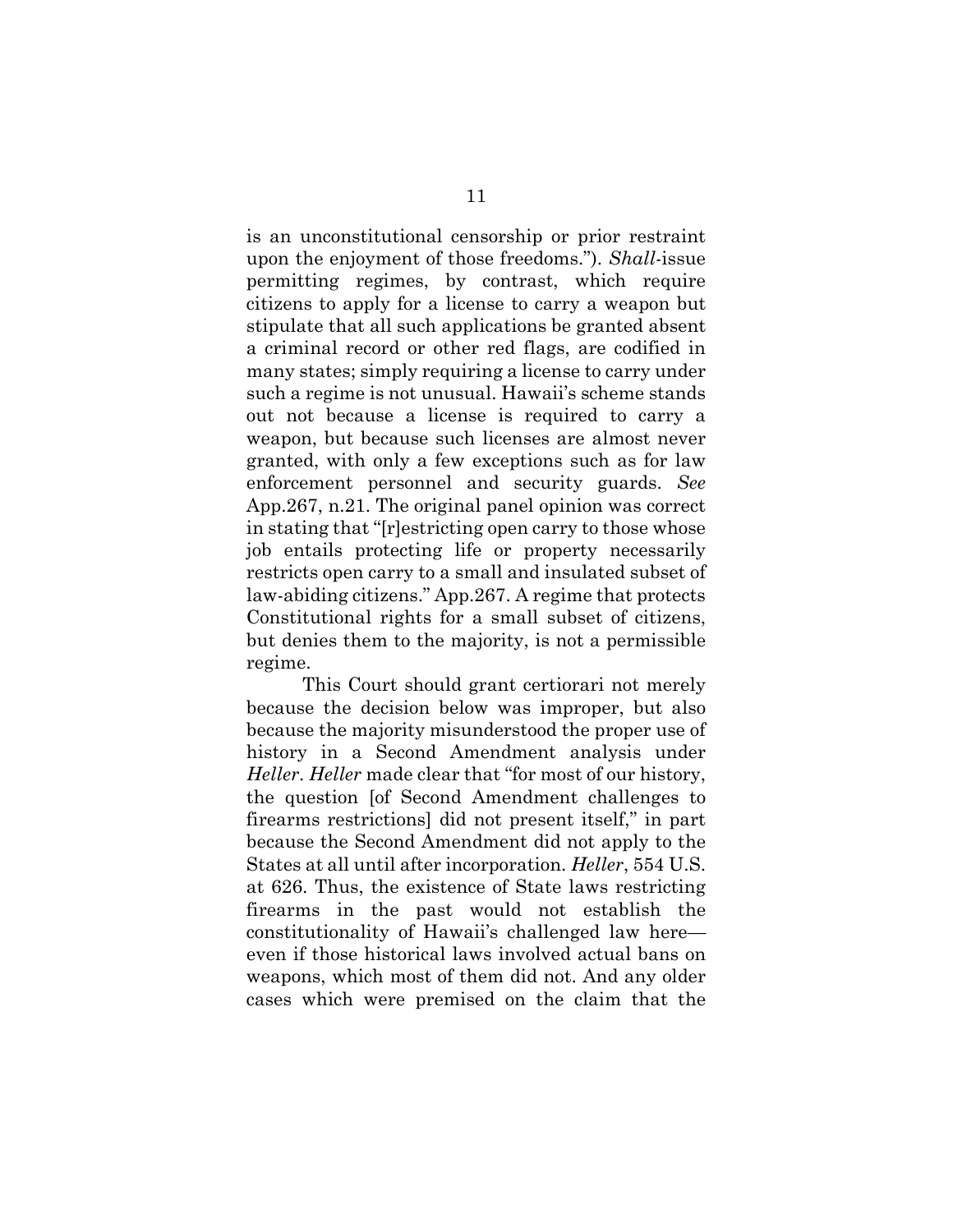Second Amendment only applies to militia service, and creates no individual rights, were squarely repudiated by *Heller* and should not be given weight in a historical analysis. App.146 (citing *Heller*, 554 U.S. at 592, 599). The majority did not use a survey of historical laws and practices to inform its understanding of the Second Amendment's text, but rather ignored the text altogether in favor of a slanted reading of the historical record. App.135. History can inform the interpretation of a text, but it cannot be used to justify ignoring a text. *See Heller*, 554 U.S. at 595. The majority's failure to seriously engage with the words "the right to keep and bear arms" was incorrect.

Because the petitioner has been denied both concealed carry and open carry permits, the en banc court's decision amounts to a decision that a State may constitutionally prevent most citizens from bearing arms outside the home at all. This places the decision in square conflict with *Gould v. Morgan*, 907 F.3d 659, 670 (1st Cir. 2018), *Moore v. Madigan*, 702 F.3d 933, 937, 942 (7th Cir. 2012), and *Wrenn v. District of Columbia*, 864 F.3d 650, 657-63 (D.C. Cir. 2017), which all held that the Second Amendment extends outside the home—indeed, the possibility of an armed confrontation, the specific situation in which a law-abiding citizen most needs a gun near to hand, is greater outside the home than inside. *See Wrenn v. D.C.*, 864 F.3d 650, 658 (D.C. Cir. 2017). This Court should grant certiorari to resolve the conflict.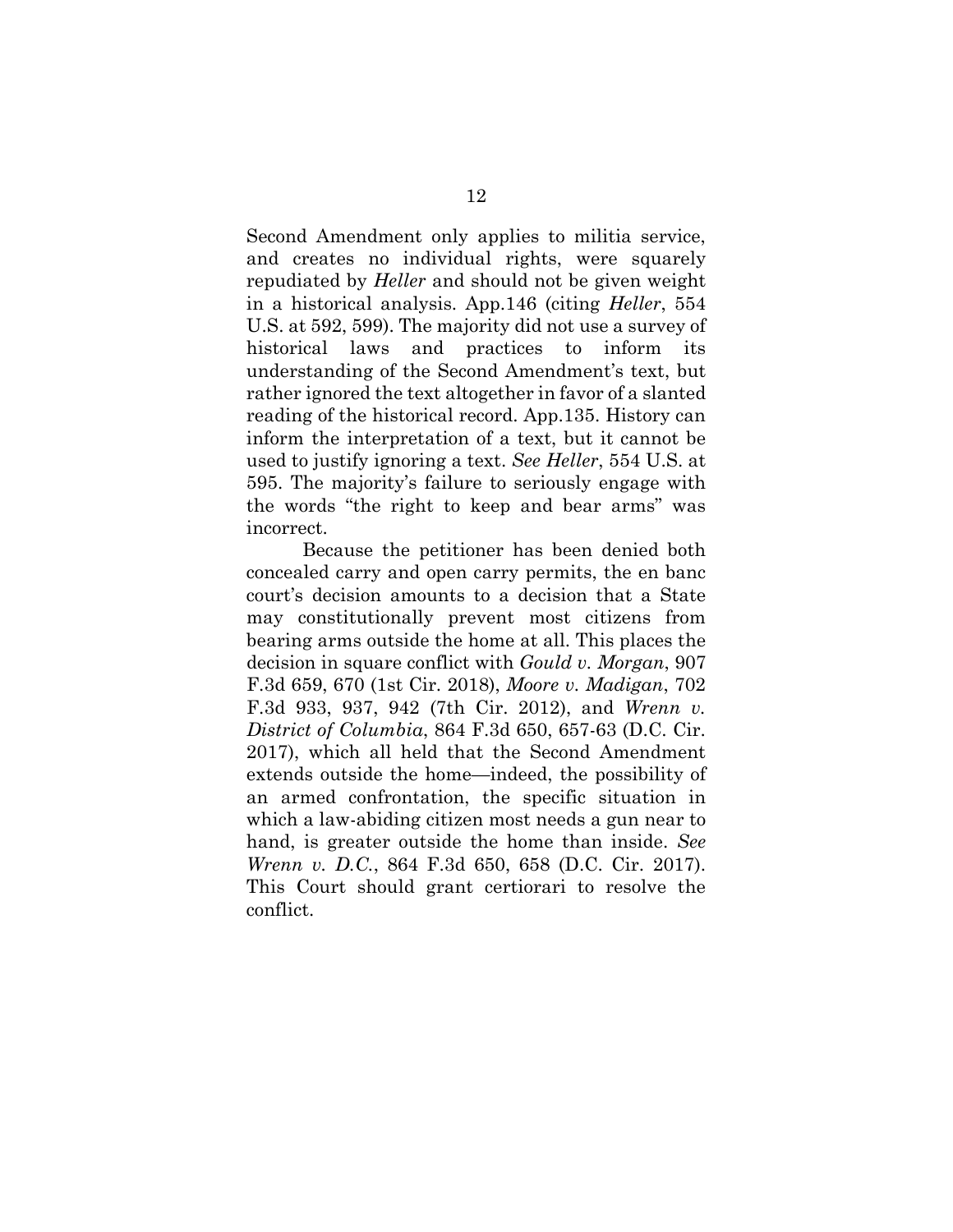## **III. THE HAWAII STATUTE IS UNCONSTITUTIONAL UNDER STRICT SCRUTINY, INTERMEDIATE SCRUTINY, OR A TEST BASED ON TEXT, HISTORY, AND TRADITION.**

The Ninth Circuit doubled down on its view that "the level of scrutiny in the Second Amendment context should depend on the nature of the conduct being regulated and the degree to which the challenged law burdens the right." *See United States v. Chovan*, 735 F.3d 1127, 1138 (9th Cir. 2013) (cleaned up). This focus allowed the Ninth Circuit to breeze past the actual text of the Second Amendment, a legal error only this Court can remedy. The majority below drew heavily upon *Silvester v. Harris*, which short-circuited the test established by *Heller* and held that "[l]aws restricting conduct that can be traced to the founding era and are historically understood to fall outside of the Second Amendment's scope may be upheld without further analysis." App.35 (citing *Silvester v. Harris*, 843 F.3d 816, 821 (2016)).

Although this Court has not yet clarified the applicable standard of review, there is no question Hawaii Revised Statutes § 134-9 must be subjected to a much stricter test than rational-basis or balance-ofinterests review, or any test that simply upholds any laws with historical precedents. And, under any appropriate test, § 134-9 fails to pass constitutional muster. The decision below merits reversal simply on the grounds that the majority upheld Hawaii's law "without further analysis" purely because the burdens placed on Young were "not within the scope of the right protected by Second Amendment." App.123 (citing *Silvester*, 843 F.3d at 821).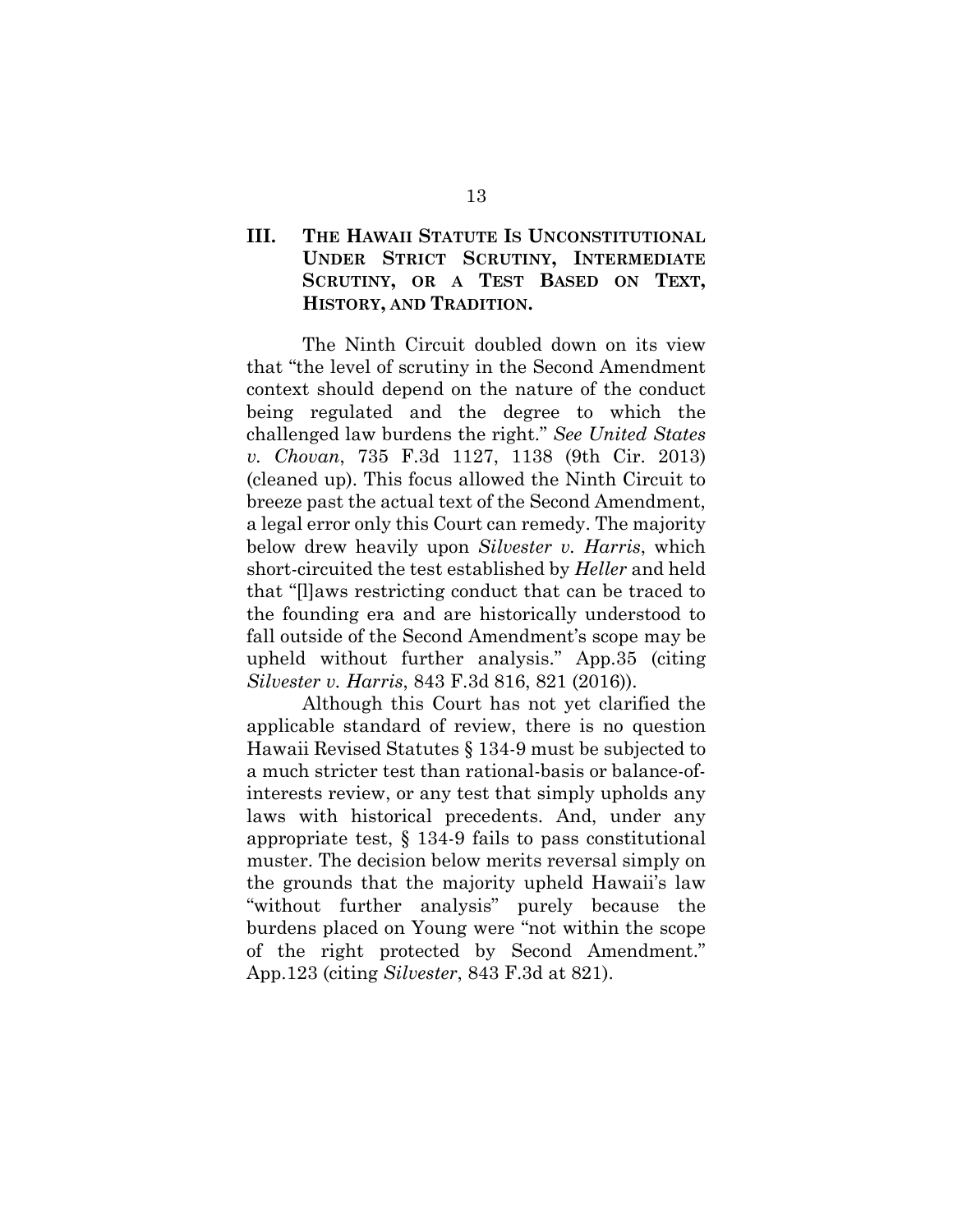### **A. Hawaii's statute fails strict and intermediate scrutiny because it functions as a virtual ban on carrying firearms outside the home.**

It bears emphasis that, by its text alone, the Second Amendment right is absolute: "[T]he right to keep and bear arms, shall not be infringed." U.S. Const. amend. II. This Court has observed that the Second Amendment was designed to "take[] certain policy choices off the table" entirely. *McDonald*, 561 U.S. at 790 (quoting *Heller*, 554 U.S. at 636). "As *Heller* made clear, '[a] statute which, under the pretence of regulating, amounts to a destruction of the right, or which requires arms to be so borne as to render them wholly useless for the purpose of defence, would be clearly unconstitutional.'" *Jackson*, 746 F.3d 953, 960 (9th Cir. 2014) (quoting *Heller*, 554 U.S. at 629 (quoting *State v. Reid*, 1 Ala. 612, 616–617  $(1840)$ ).

As the right to keep and bear arms is enumerated and fundamental, *Amici* would support either applying strict scrutiny in this case, or else rejecting the "tiers of scrutiny" framework altogether in favor of interpreting the Second Amendment "based on text, history, and tradition," with no balancing test attached. *See Heller*, 670 F.3d at 1271 (Kavanaugh, J., dissenting).

Under Hawaii's regime, "no one other than a security guard—or someone similarly employed ha[s] ever been issued an open carry license." App.184. Hawaii's virtual ban on open carry could not survive strict scrutiny. Even under intermediate scrutiny—which *Amici* contend fails to adequately protect the right to keep and bear arms—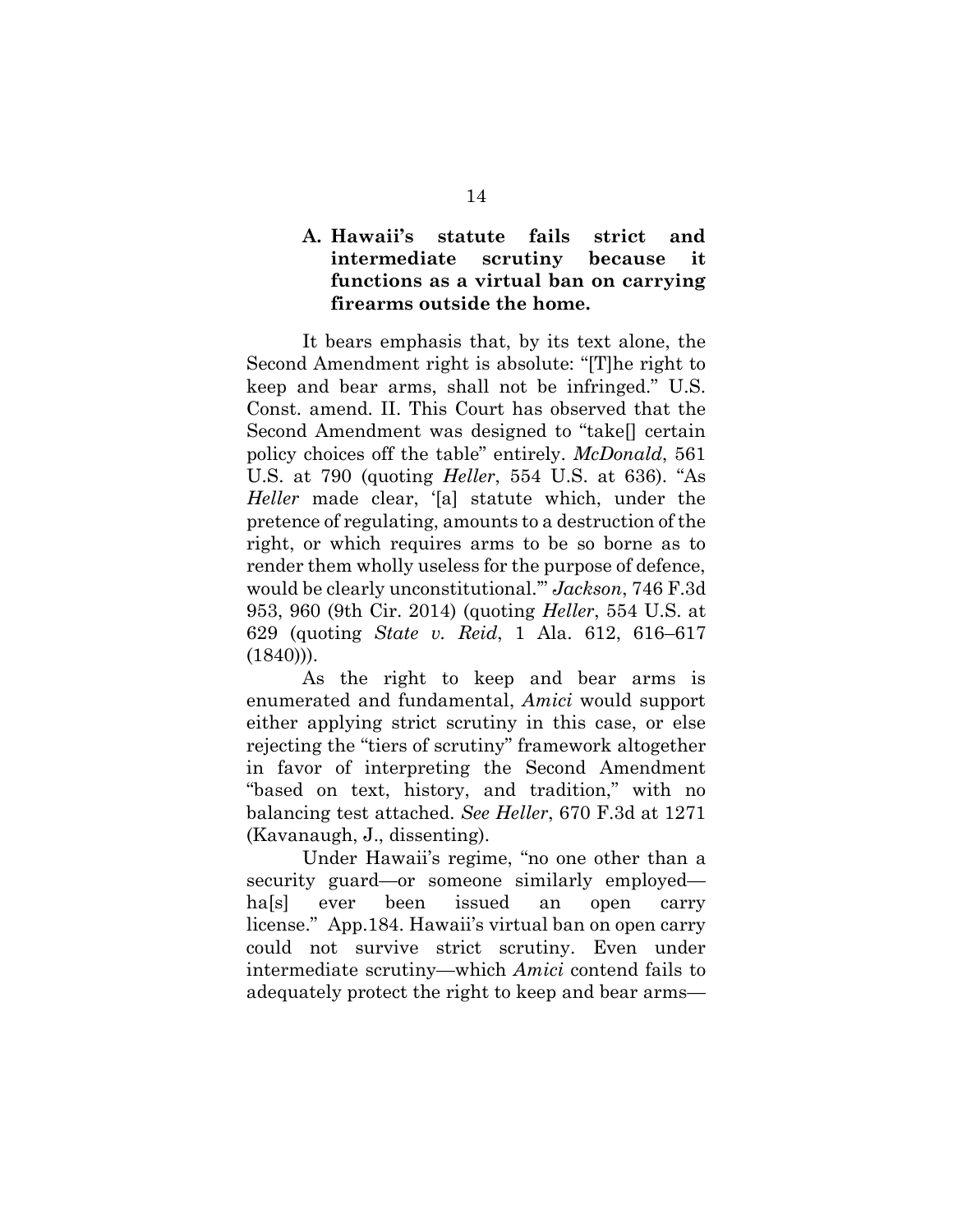§ 134-9 should be struck down. Under the Ninth Circuit's view of intermediate scrutiny, a law is unconstitutional unless the law's defenders can show "(1) the government's stated objective to be significant, substantial, or important; and (2) a reasonable fit between the challenged regulation and the asserted objective." *Chovan*, 735 F.3d at 1139; *cf. Ezell v. City of Chicago*, 846 F.3d 888, 893 (7th Cir. 2017) (calling for a "strong form of intermediate scrutiny" that required "a close fit" between the regulation at issue and the "actual public interest" served). Admittedly, Hawaii's objective of securing<br>public safety is "significant, substantial, or "significant, substantial, or important." *Id.* But by adopting what is in effect blanket ban on carrying of firearms outside the home, Hawaii has failed to seek any "reasonable fit" between its regulatory structure and its objective of public safety.

Hawaii's permitting scheme is clearly improper under intermediate scrutiny, for two reasons. First, academic studies indicate that States that allow carrying a weapon outside the home have lower rates of violent crime. *See, e.g.*, *Concealed Carry Permit Holders Across the United States* (July 16, 2015), Crime Prevention Research Center, https://crimeresearch.org/wp-content/uploads/2 015/07/2015-Report-from-the-Crime-Prevention-Research-Center-Final.pdf; *see also* John R. Lott, *Concealed Carry Permit Holders Across the United States* (July 18, 2017), https://papers.ssrn.com/sol3/papers.cfm?abstract\_id= 3004915. Thus, Hawaii's regime likely does not achieve its asserted public-safety goals at all—or any such benefits are doubtful and marginal at best.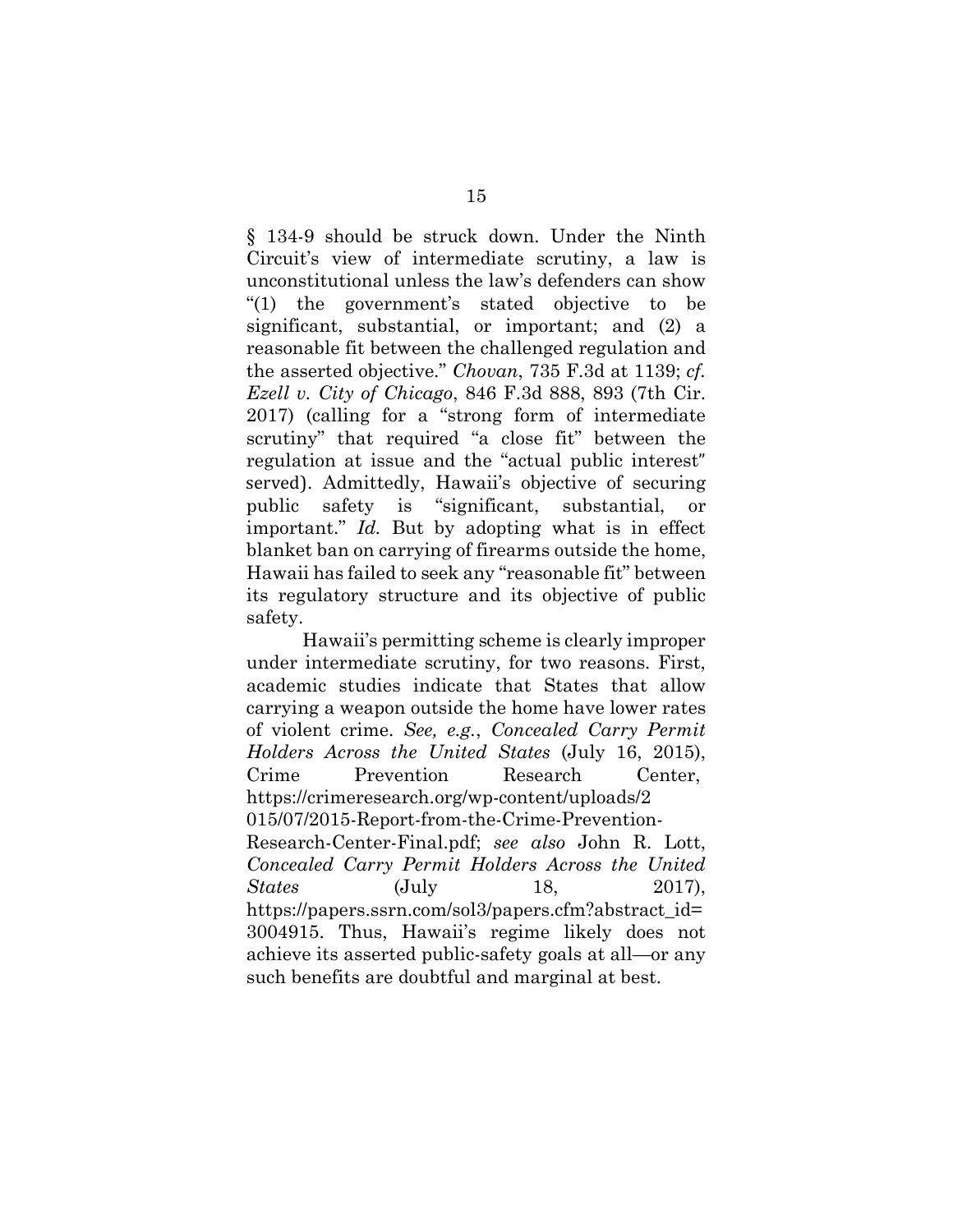And second, even if public safety were marginally improved by banning the public carry of weapons—which *Amici* do not concede—a virtual ban would still not qualify as a "reasonable fit" under an intermediate balancing test. Even if there were such marginal public-safety benefits, law-abiding citizens capable of passing a background check should not be barred absolutely from carrying weapons. Instead of a total ban, Hawaii could pursue a "shall-issue" regime in which the State bears the burden of proof for denying an applicant a weapon, rather than Hawaii's regime in which an applicant must prove his own worthiness to exercise a Constitutional right.

 Thus, the benefits of § 134-9 are non-existent. And the costs are high because § 134-9 strikes at the heart of a right the Second Amendment guarantees, self-protection. And so § 134-9 fails intermediate scrutiny.

### **B. The Hawaii statute cannot survive when examined in light of the text, history, and tradition of the Second Amendment.**

The Supreme Court has made "it clear that [the right to bear arms for self-defense] is deeply rooted in this Nation's history and tradition." *McDonald*, 561 U.S. at 768 (internal quotation marks omitted). And so, Hawaii's permitting scheme cannot be saved by any tradition or its "historical pedigree." *See* App.106.

When on the D.C. Circuit, it was then-Judge Kavanaugh's view that *"*courts are to assess gun bans and regulations based on text, history, and tradition, not by a balancing test such as strict or intermediate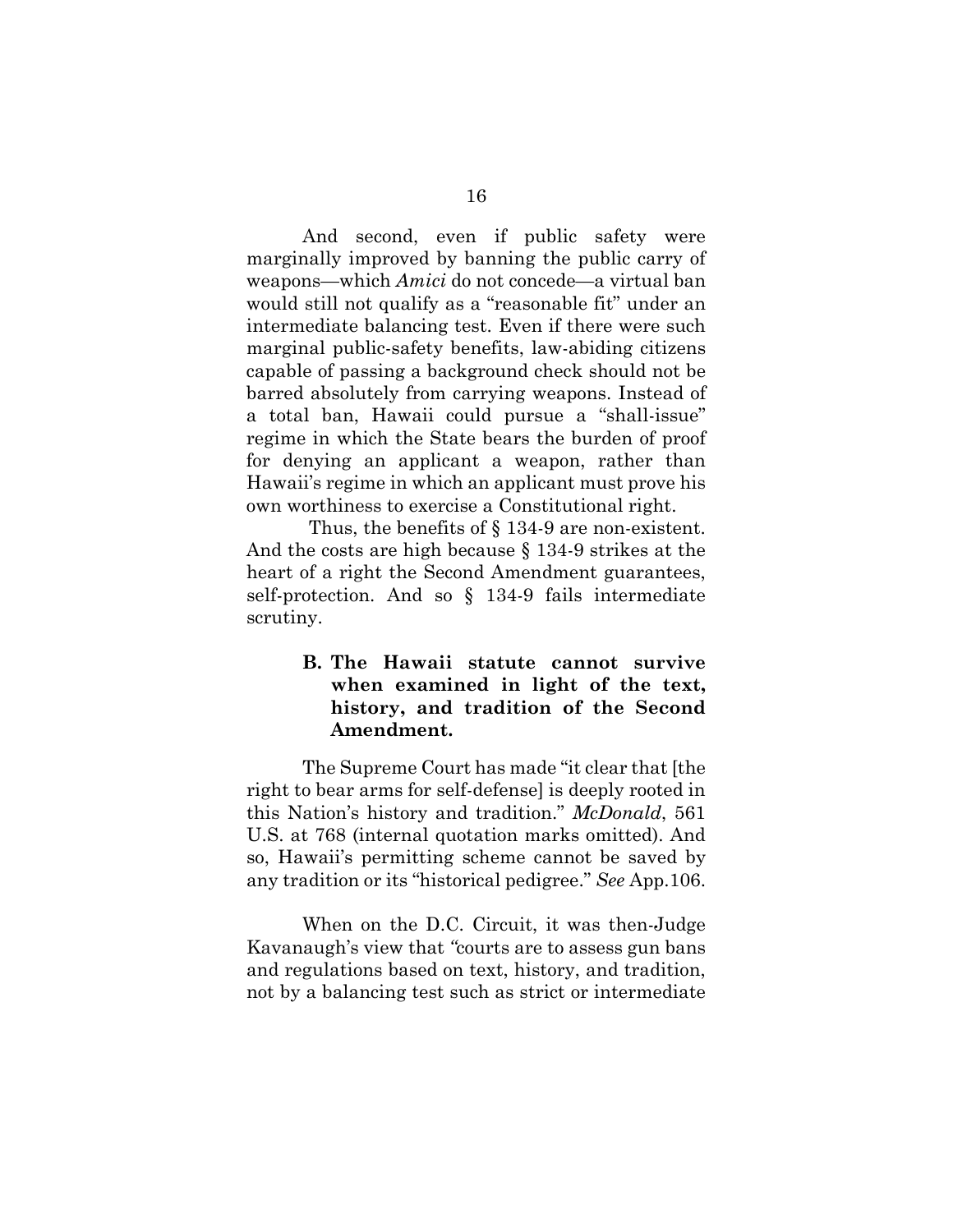scrutiny." *See Heller*, 670 F.3d at 1271 (Kavanaugh, J., dissenting); *see also* Eugene Volokh, *Implementing the Right to Keep and Bear Arms for Self–Defense: An Analytical Framework and a Research Agenda,* 56 UCLA L. REV. 1443, 1463 (2009). When considered against text, history, and tradition, it is clear Hawaii's statute should fail.

The Seventh Circuit correctly recognized that the text of the Second Amendment "implies a right to carry a loaded gun outside the home." *Madigan*, 702 F.3d at 936. Any contrary conclusion amounts to eliminating the word "bear" from the phrase "keep and bear arms," and cannot be reconciled with the text of the Second Amendment. That alone is enough to doom the Hawaii statute, which functions as a virtual ban on carrying a gun outside the home.

While *Heller* identified certain "longstanding" firearms restrictions as "presumptively lawful," the examples given—*see Heller,* 554 U.S. at 626–27 & n.26 (banning "felons and the mentally ill" from gun possession, restricting carrying in "schools and government buildings," and "imposing conditions and qualifications on the commercial sale of arms")—do not come close to the level of regulation promulgated under Hawaii's permitting scheme. It is true that the *Heller* Court labelled this list "non-exhaustive," *id.* at 627, n.26, but that does not mean that *any*  "longstanding" firearms restriction is allowed under the Second Amendment. "A longstanding, widespread practice is not immune from constitutional scrutiny." *Payton v. New York*, 445 U.S. 573, 600 (1980). And this is particularly true for restrictions, like Hawaii's, that eviscerate the plain meaning of the Second Amendment's text.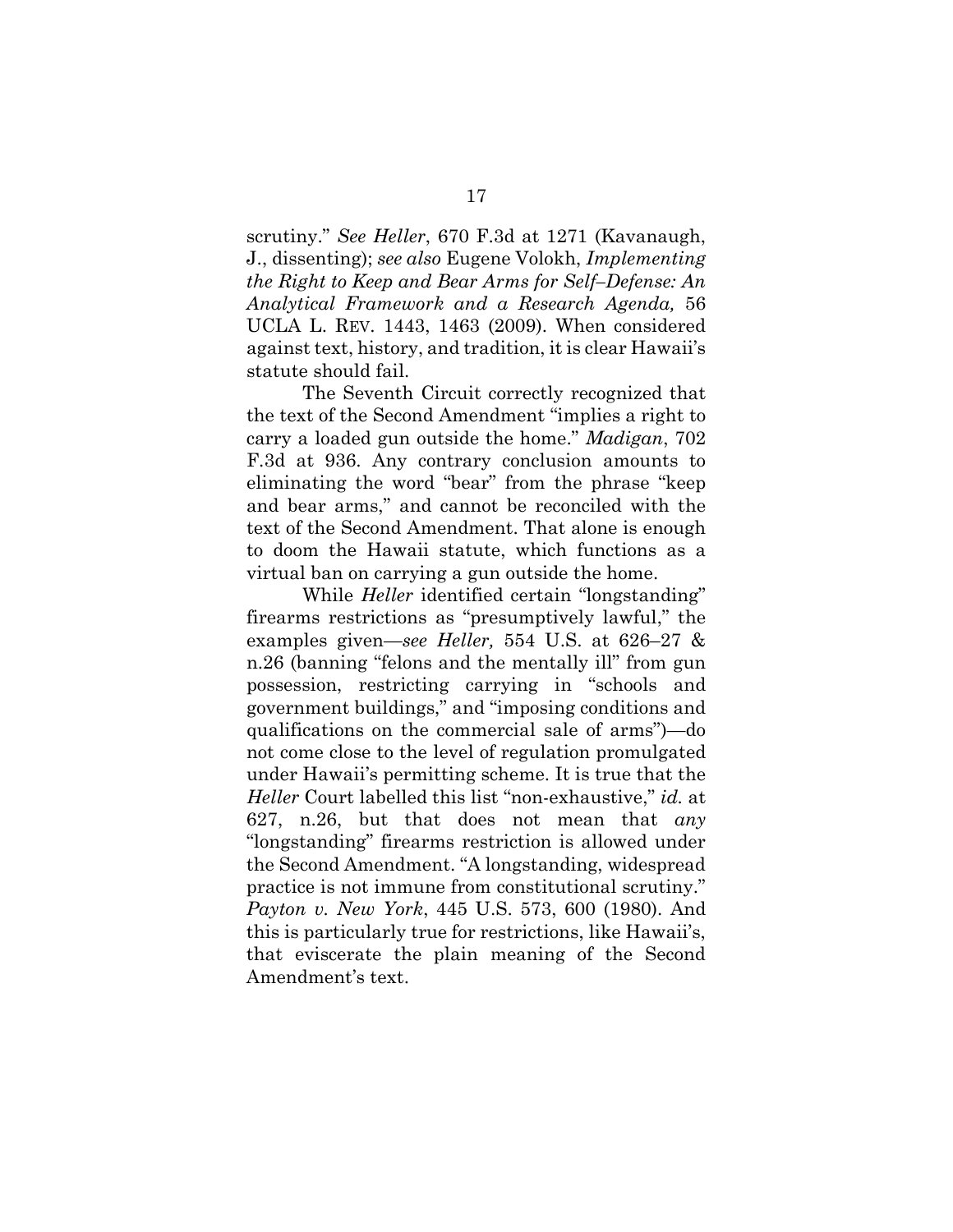Many of the nineteenth and twentieth-century cases cited by Plaintiffs, involving unsuccessful challenges to various state regulations, are not relevant for a very simple reason: Prior to *McDonald* in 2010, it was not clear that the Second Amendment applied to the States at all. The fact that States restricted—in some cases sharply restricted<sup>4</sup>—the right to bear arms prior to incorporation is not a valid excuse for States to continue doing so now that *McDonald* has conclusively settled the issue of incorporation. *See McDonald*, 561 U.S. at 846–50 (Thomas, J., concurring) (noting the numerous restrictions on gun ownership imposed on free blacks prior to incorporation, but also that incorporation rendered such restrictions unconstitutional).

At bottom, § 134-9 cannot survive strict or intermediate scrutiny. And its broad restrictions cannot survive in light of a proper understanding of text, history, and tradition. Thus, it is unconstitutional under the Second Amendment. Only this Court can undo the Ninth Circuit's en banc decision.

<span id="page-25-0"></span><sup>4</sup> The original panel opinion correctly noted that, after the Fourteenth Amendment was ratified but before it had been used to incorporate much of the Bill of Rights, many Southern states passed harsh gun control measures designed to disarm freed African-Americans, and these laws were generally upheld. App.244.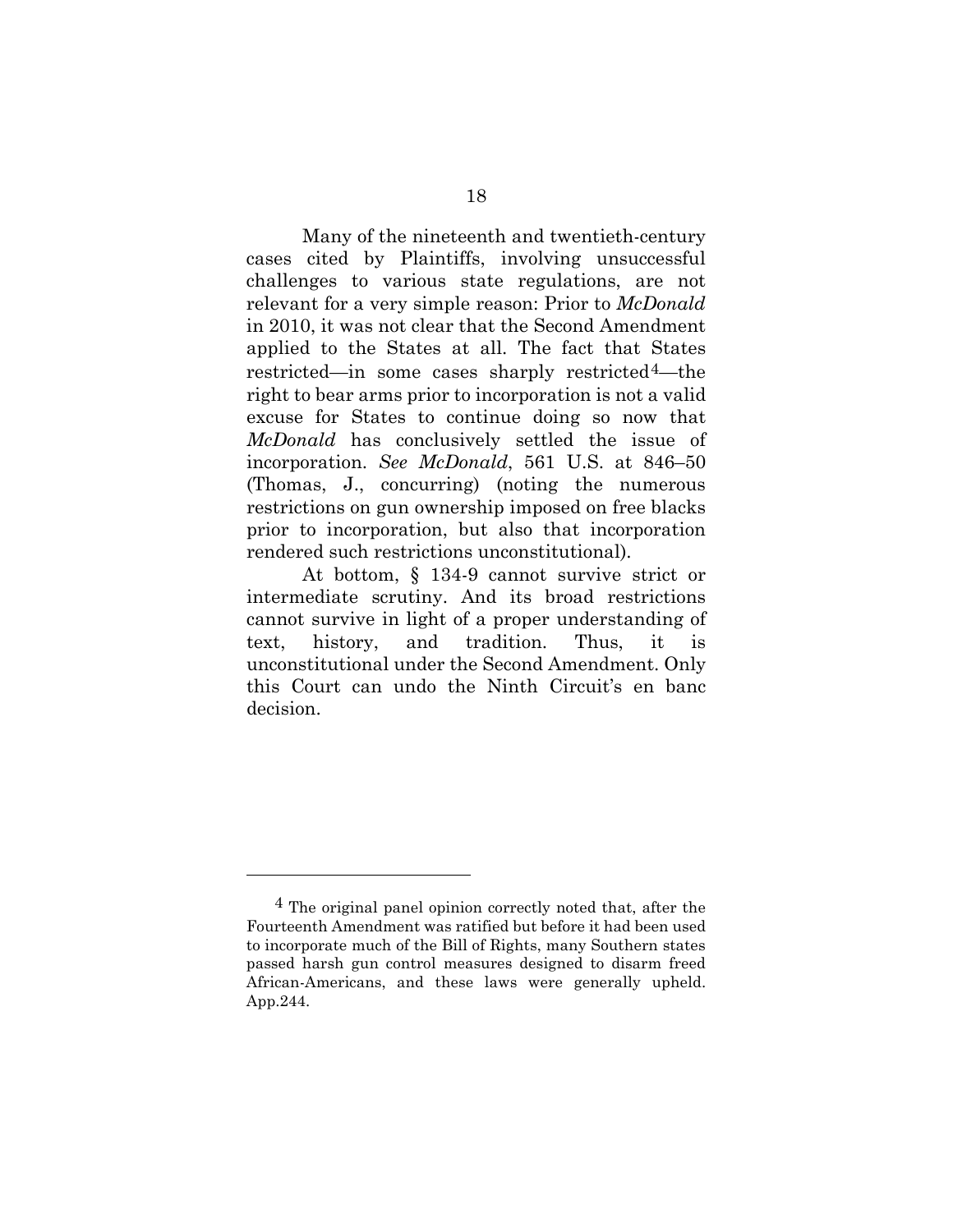#### **CONCLUSION**

The Court should grant the petition for a writ of certiorari.

Respectfully submitted,

JEFF LANDRY *Attorney General* ELIZABETH B. MURRILL\* *Solicitor General* \*Counsel of Record JOSIAH M. KOLLMEYER *Assistant Solicitor General* Louisiana Dept. of Justice 1885 N. Third St. Baton Rouge, LA 70804 (225) 326-6766 murrille@ag.louisiana.gov

AUSTIN KNUDSEN *Attorney General* DAVID M.S. DEWHIRST *Solicitor General* Office of the Montana Attorney General 215 N Sanders Helena, MT 59601 (406) 444-4145 david.dewhirst@mt.gov

**ADDITIONAL COUNSEL LISTED ON NEXT PAGE** 

MARK BRNOVICH *Attorney General* BRUNN W. ROYSDEN III MICHAEL S. CATLETT ANTHONY R. NAPOLITANO *Assistant Attorneys General* Arizona Attorney General's **Office** 2005 N. Central Ave. Phoenix, AZ 85004 (602) 542-5025 beau.roysden@azag.gov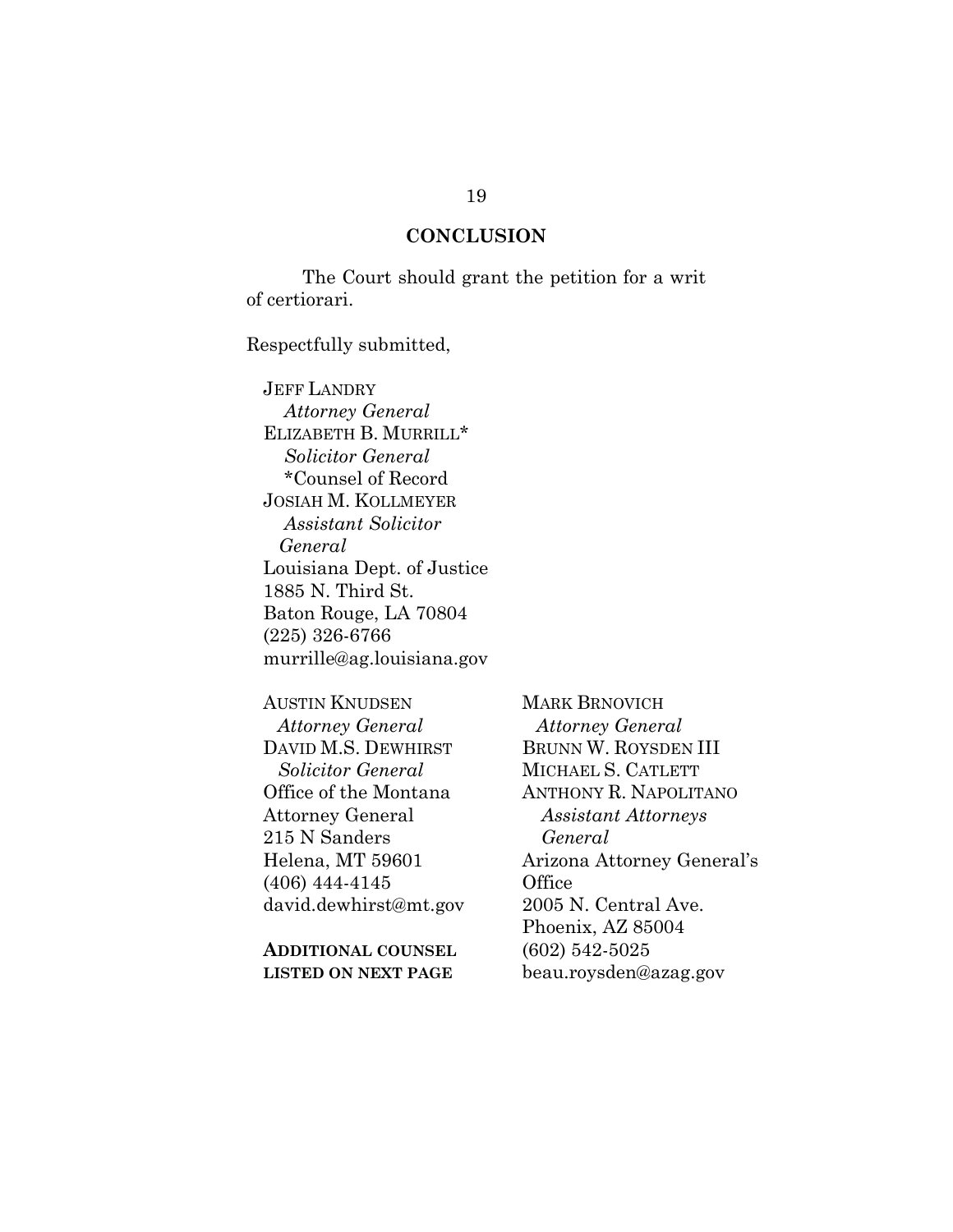### **ADDITIONAL COUNSEL**

STEVE MARSHALL ATTORNEY GENERAL OF ALABAMA

LESLIE RUTLEDGE ATTORNEY GENERAL OF ARKANSAS

CHRISTOPHER M. CARR ATTORNEY GENERAL OF GEORGIA

LAWRENCE WASDEN ATTORNEY GENERAL OF IDAHO

DEREK SCHMIDT ATTORNEY GENERAL OF KANSAS

DANIEL CAMERON ATTORNEY GENERAL OF KENTUCKY

LYNN FITCH ATTORNEY GENERAL OF MISSISSIPPI

ERIC SCHMITT ATTORNEY GENERAL OF MISSOURI

DOUG PETERSON ATTORNEY GENERAL OF NEBRASKA

WAYNE STENEHJEM ATTORNEY GENERAL OF NORTH DAKOTA